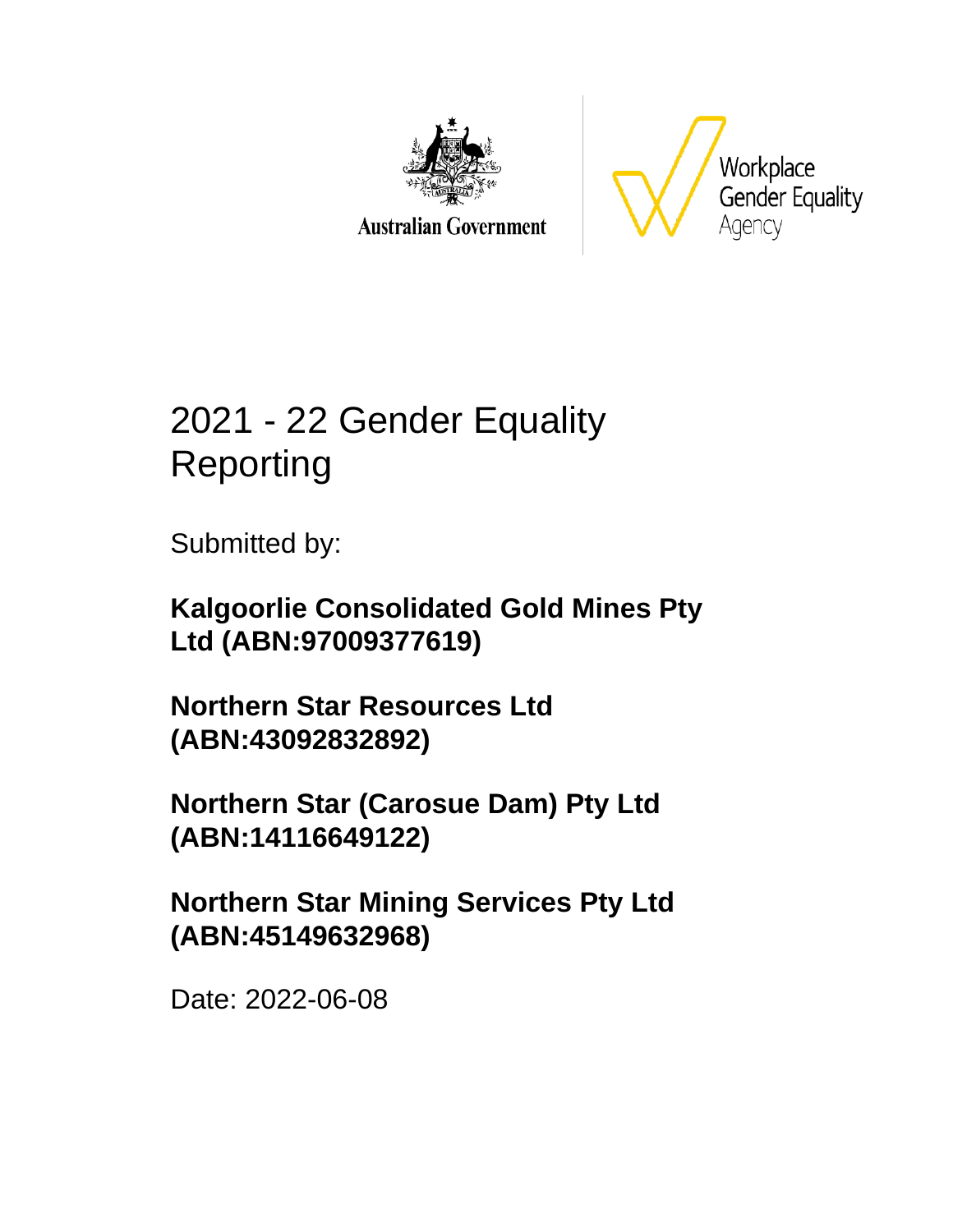# #Workplace overview

### **Policies and strategies**

1: Do you have a formal policy and/or formal strategy in place that specifically supports gender equality in the following areas?

| Recruitment                                                            | Yes (Select all that apply) |
|------------------------------------------------------------------------|-----------------------------|
| $$ Yes                                                                 | Policy<br><b>Strategy</b>   |
| Retention                                                              | Yes(Select all that apply)  |
| $$ Yes                                                                 | <b>Strategy</b>             |
| Performance management processes                                       | Yes(Select all that apply)  |
| $$ Yes                                                                 | Policy                      |
| Promotions                                                             | Yes (Select all that apply) |
| $$ Yes                                                                 | Policy                      |
| Talent identification/identification of high<br>potentials             | Yes(Select all that apply)  |
| $$ Yes                                                                 | <b>Strategy</b>             |
| Succession planning                                                    | Yes (Select all that apply) |
| $$ Yes                                                                 | <b>Strategy</b>             |
| Training and development                                               | Yes (Select all that apply) |
| $$ Yes                                                                 | Policy<br><b>Strategy</b>   |
| Key performance indicators for managers<br>relating to gender equality | No(Select all that apply)   |

2: Do you have formal policy and/or formal strategy in place that support gender equality overall? Yes(Select all that apply)

| $$ Yes | Policy   |
|--------|----------|
|        | Strategy |

3: Does your organisation have any of the following targets to address gender equality in your workplace?

4: If your organisation would like to provide additional information relating to your gender equality policies and strategies, please do so below.

| <b>Governing bodies</b>                                                                |    |
|----------------------------------------------------------------------------------------|----|
| Kalgoorlie Consolidated Gold Mines Pty Ltd                                             |    |
| 1: Does this organisation have a governing<br>body?                                    | No |
| 1.3: How many members are on the governing<br>body and who holds the predominant Chair |    |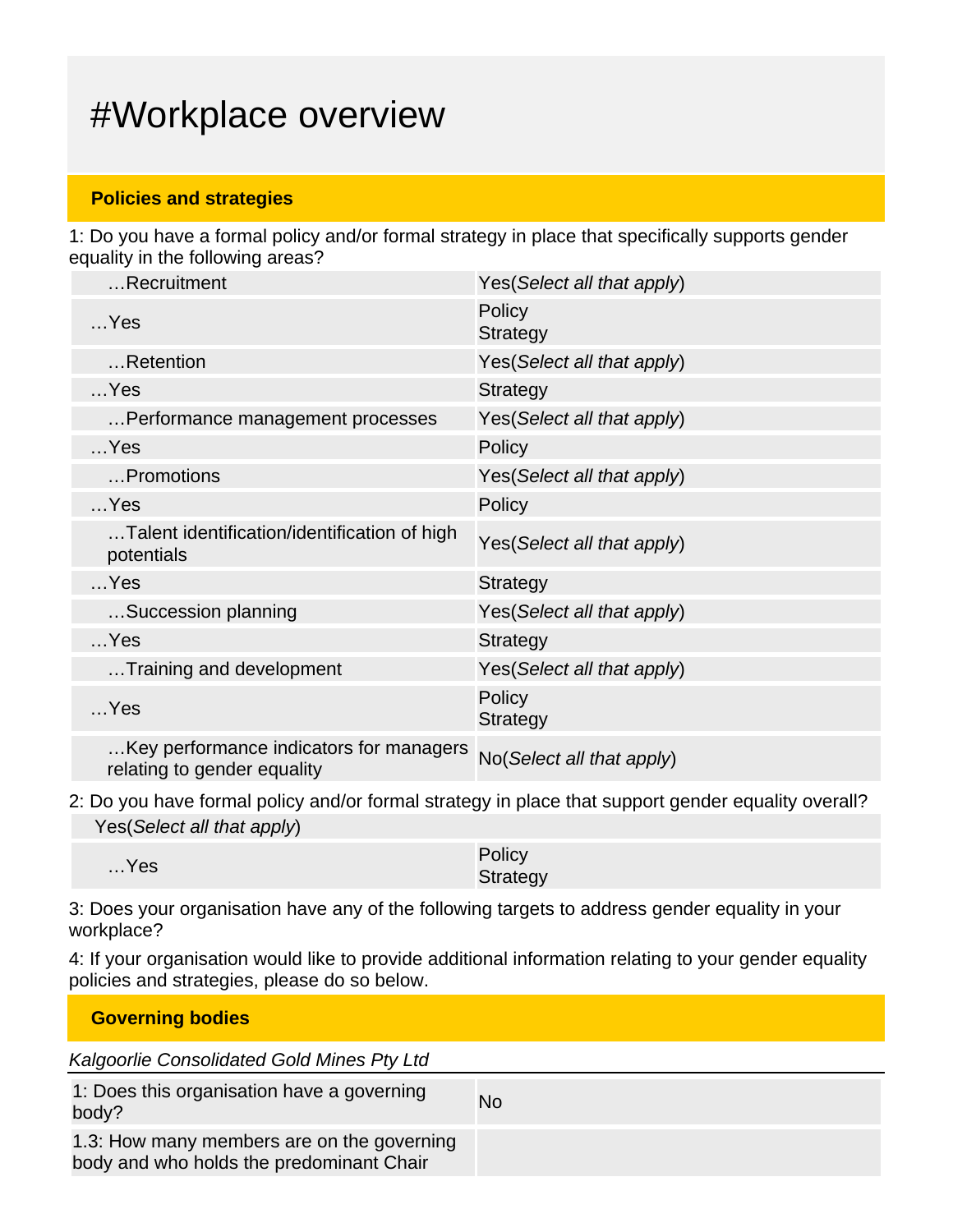| position?                                                                                                                         |                                                                                 |
|-----------------------------------------------------------------------------------------------------------------------------------|---------------------------------------------------------------------------------|
| Chairs                                                                                                                            |                                                                                 |
| Female                                                                                                                            |                                                                                 |
| Male                                                                                                                              |                                                                                 |
| Non-binary                                                                                                                        |                                                                                 |
| Members                                                                                                                           |                                                                                 |
| Female                                                                                                                            |                                                                                 |
| Male                                                                                                                              |                                                                                 |
| Non-binary                                                                                                                        |                                                                                 |
| 1.1: Is the governing body the same as the local<br>or overseas ultimate parent?                                                  | Local ultimate parent organisation                                              |
| 1.1.a: Confirm how the ultimate parent's<br>governing body/ies are being reported:                                                | It is reported as part of this submission group.                                |
| <b>Northern Star Resources Ltd</b>                                                                                                |                                                                                 |
| 1: Does this organisation have a governing<br>body?                                                                               | Yes (Provide further details on the governing<br>body(ies) and its composition) |
| 1.1: What is the name of your governing body?                                                                                     | <b>Board of Directors</b>                                                       |
| 1.2: What type of governing body does this<br>organisation have?                                                                  | Board of directors                                                              |
| 1.3: How many members are on the governing<br>body and who holds the predominant Chair<br>position?                               |                                                                                 |
| Chairs                                                                                                                            |                                                                                 |
| Female                                                                                                                            | $\mathbf 0$                                                                     |
| Male                                                                                                                              | 1                                                                               |
| Non-binary                                                                                                                        | 0                                                                               |
| Members                                                                                                                           |                                                                                 |
| Female                                                                                                                            | 3                                                                               |
| Male                                                                                                                              | $\overline{4}$                                                                  |
| Non-binary                                                                                                                        | $\overline{0}$                                                                  |
| 1.4: Do you have a formal selection policy<br>and/or formal selection strategy for this<br>organisation's governing body members? | Yes (Select all that apply)                                                     |
|                                                                                                                                   | Policy                                                                          |
| 1.5: Has a target been set to increase the<br>representation of women on this governing<br>body?                                  | Yes (Provide further details on your target)                                    |
| 10.6: What is the percentage (%) target?                                                                                          | 30.00%                                                                          |
| 10.7: What year is the target to be reached<br>(select the last day of the target year)?                                          | 31-Dec-2022                                                                     |
| 1.6: Do you have a formal policy and/or formal<br>strategy in place on the gender composition of                                  | <b>No</b>                                                                       |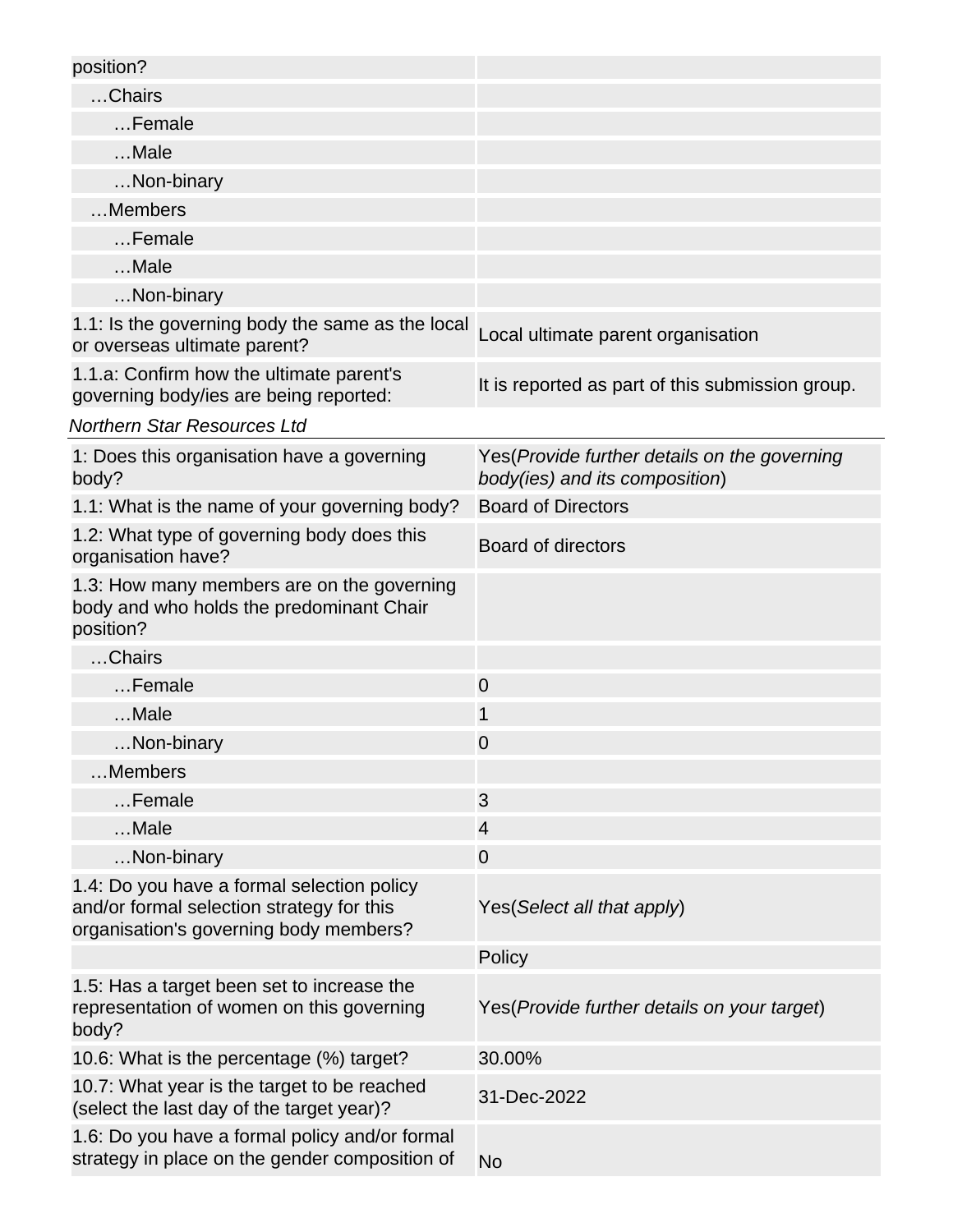| your governing body?                                                                                |                                                  |
|-----------------------------------------------------------------------------------------------------|--------------------------------------------------|
| Northern Star (Carosue Dam) Pty Ltd                                                                 |                                                  |
| 1: Does this organisation have a governing<br>body?                                                 | <b>No</b>                                        |
| 1.3: How many members are on the governing<br>body and who holds the predominant Chair<br>position? |                                                  |
| Chairs                                                                                              |                                                  |
| Female                                                                                              |                                                  |
| $$ Male                                                                                             |                                                  |
| Non-binary                                                                                          |                                                  |
| Members                                                                                             |                                                  |
| Female                                                                                              |                                                  |
| Male                                                                                                |                                                  |
| Non-binary                                                                                          |                                                  |
| 1.1: Is the governing body the same as the local<br>or overseas ultimate parent?                    | Local ultimate parent organisation               |
| 1.1.a: Confirm how the ultimate parent's<br>governing body/ies are being reported:                  | It is reported as part of this submission group. |
| <b>Northern Star Mining Services Pty Ltd</b>                                                        |                                                  |
| 1: Does this organisation have a governing<br>body?                                                 | <b>No</b>                                        |
| 1.3: How many members are on the governing<br>body and who holds the predominant Chair<br>position? |                                                  |
| Chairs                                                                                              |                                                  |
| Female                                                                                              |                                                  |
| Male                                                                                                |                                                  |
| Non-binary                                                                                          |                                                  |
| Members                                                                                             |                                                  |
| Female                                                                                              |                                                  |
| Male                                                                                                |                                                  |
| Non-binary                                                                                          |                                                  |
| 1.1: Is the governing body the same as the local<br>or overseas ultimate parent?                    | Local ultimate parent organisation               |
| 1.1.a: Confirm how the ultimate parent's                                                            | It is reported as part of this submission group. |

2: If your organisation would like to provide additional information relating to governing bodies and gender equality in your workplace, do so below.

The target objective was set in the 2020 Corporate Governance Statement to achieve at least 30% of each gender by 31 December 2021, this was achieved in 2020.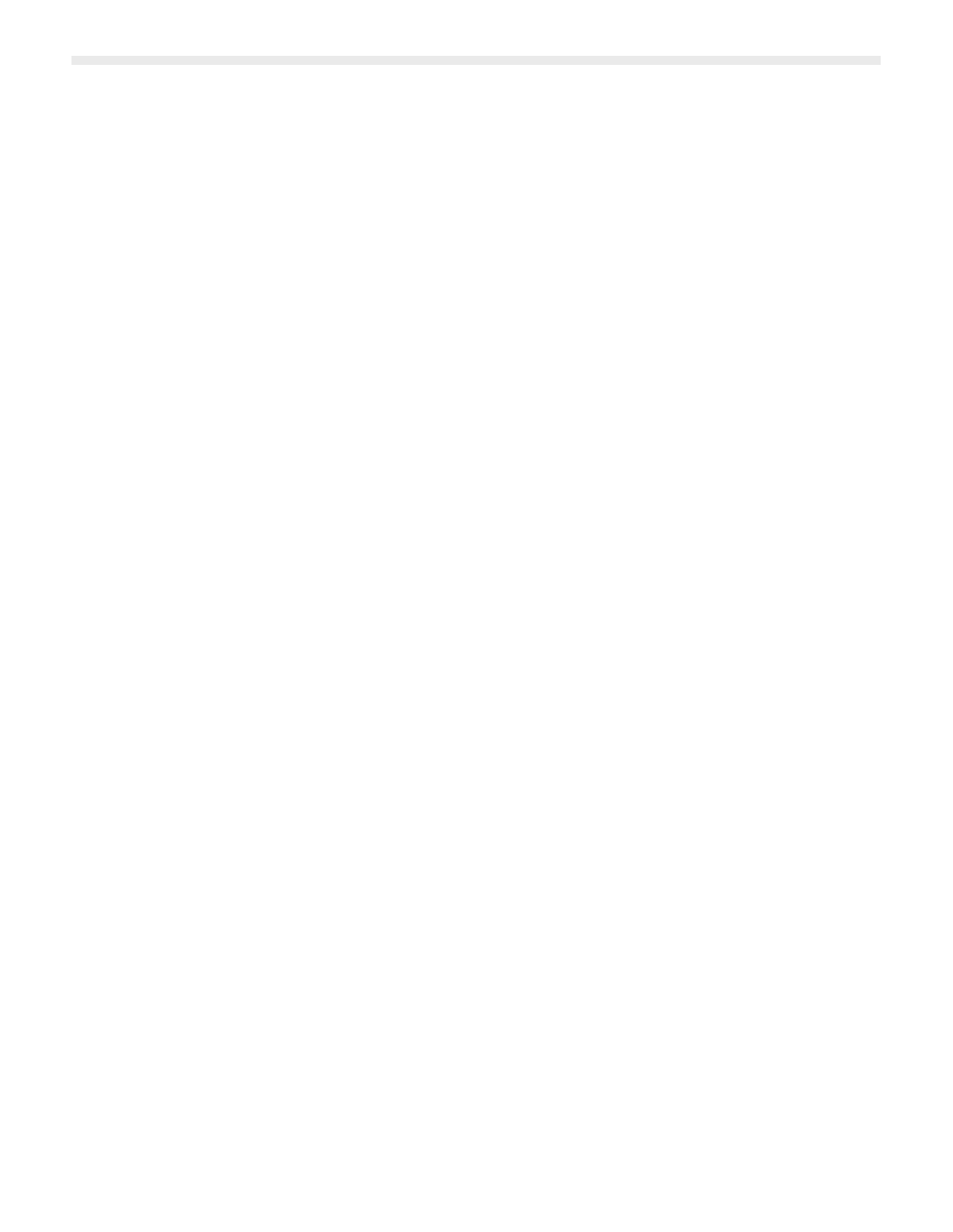# #Action on gender equality

### **Gender pay gaps**

1: Do you have a formal policy and/or formal strategy on remuneration generally? Yes(Select all that apply)

| $$ Yes                                                                                                                           | <b>Strategy</b>                                                                                                                                                                                                                                                                                                                                                                                                                        |
|----------------------------------------------------------------------------------------------------------------------------------|----------------------------------------------------------------------------------------------------------------------------------------------------------------------------------------------------------------------------------------------------------------------------------------------------------------------------------------------------------------------------------------------------------------------------------------|
| 1.1: Are specific pay equity objectives<br>included in your formal policy and/or formal Yes (Select all that apply)<br>strategy? |                                                                                                                                                                                                                                                                                                                                                                                                                                        |
| $$ Yes                                                                                                                           | To ensure no gender bias occurs at any point in<br>the remuneration review process (for example at<br>commencement, at annual salary reviews,<br>out-of-cycle pay reviews, and performance<br>reviews)<br>To be transparent about pay scales and/or<br>salary bands<br>To ensure managers are held accountable for<br>pay equity outcomes<br>To implement and/or maintain a transparent and<br>rigorous performance assessment process |

2: What was the snapshot date used for your Workplace Profile?

31-Mar-2022

### **Employer action on pay equity**

1: Have you analysed your payroll to determine if there are any remuneration gaps between women and men (e.g. conducted a gender pay gap analysis)?

Yes(Provide further details on the most recent gender remuneration gap analysis that was undertaken.)

| 1.1: When was the most recent gender<br>remuneration gap analysis undertaken?                                                                                             | Within the last 12 months                                 |
|---------------------------------------------------------------------------------------------------------------------------------------------------------------------------|-----------------------------------------------------------|
| 1.2: Did you take any actions as a result of<br>your gender remuneration gap analysis?                                                                                    | No(Select all that apply)                                 |
| $$ No                                                                                                                                                                     | No unexplained or unjustifiable gaps identified           |
| 1.3: You may provide details below on the<br>type of gender remuneration gap analysis<br>that has been undertaken (for example<br>like-for-like and/or organisation-wide) | Like for like gap analysis was undertaken for same roles. |

3: If your organisation would like to provide additional information relating to employer action on pay equity in your workplace, please do so below.

Salaries set by awards and enterprise agreements for large number of employees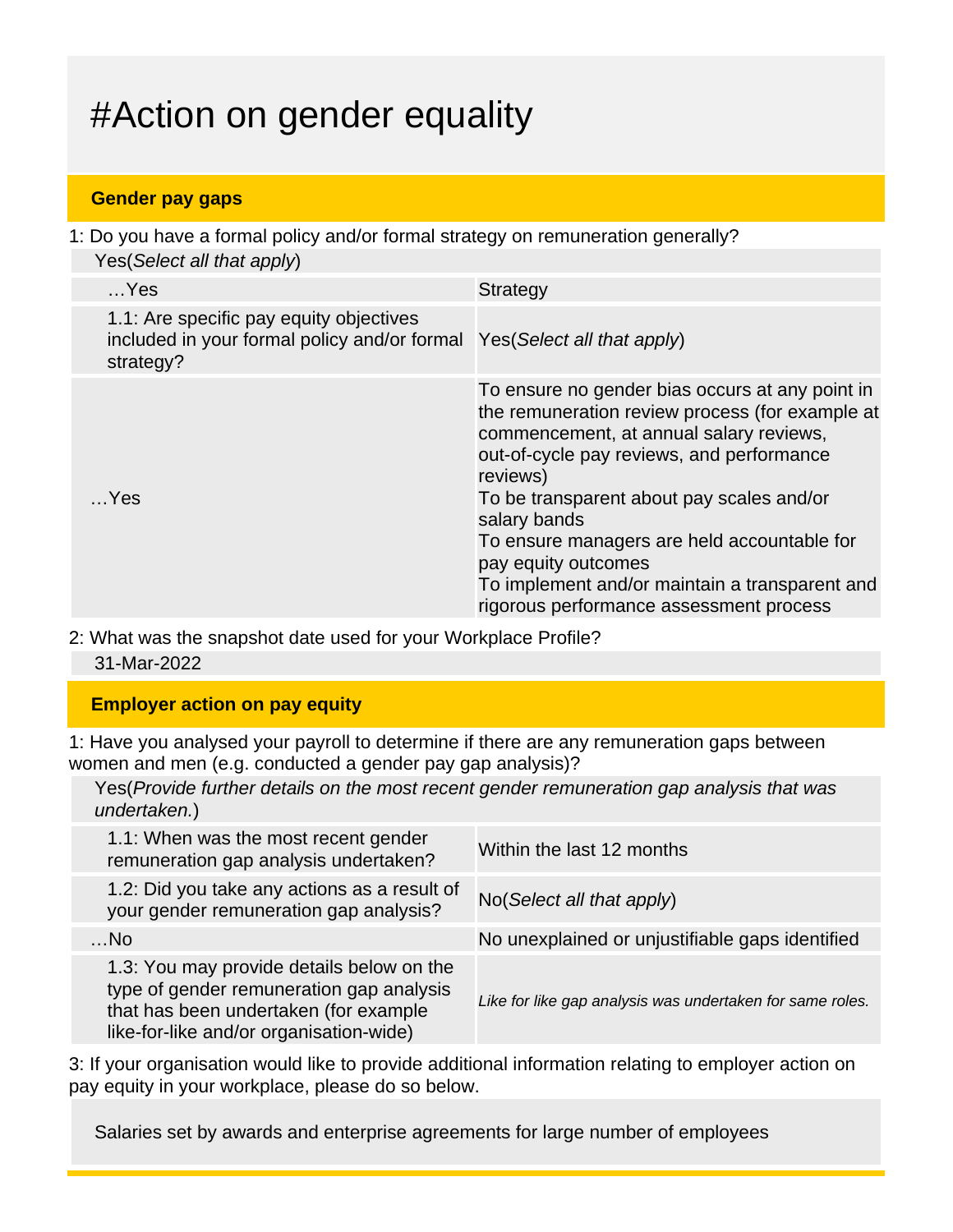#### **Employee consultation**

1: Have you consulted with employees on issues concerning gender equality in your workplace during the reporting period?

|  |  |  |  |  |  |  | Yes(Provide further details on the employee consultation process.) |  |  |
|--|--|--|--|--|--|--|--------------------------------------------------------------------|--|--|
|--|--|--|--|--|--|--|--------------------------------------------------------------------|--|--|

| 1.1: How did you consult employees? | Survey<br>Other (provide details)                                                                |
|-------------------------------------|--------------------------------------------------------------------------------------------------|
| Other (provide details)             | EEO Training, Sexual Harassment Training. A<br>diversity program called TeamINC was<br>launched. |
| 1.2: Who did you consult?           | ALL staff                                                                                        |

2: Do you have a formal policy and/or formal strategy in place on consulting employees about gender equality?

Yes(Select all that apply.)

…Yes Policy

- 3: On what date did your organisation share your previous year's public reports with employees? 4-Aug-2021
- 4: Does your organisation have shareholders?

Yes

4.1: On what date did your organisation share your previous year's public reports with shareholders? 1-Aug-2021

5: Have you shared previous Executive Summary and Benchmark reports with the governing body?

6: If your organisation would like to provide additional information relating to employee consultation on gender equality in your workplace, please do so below.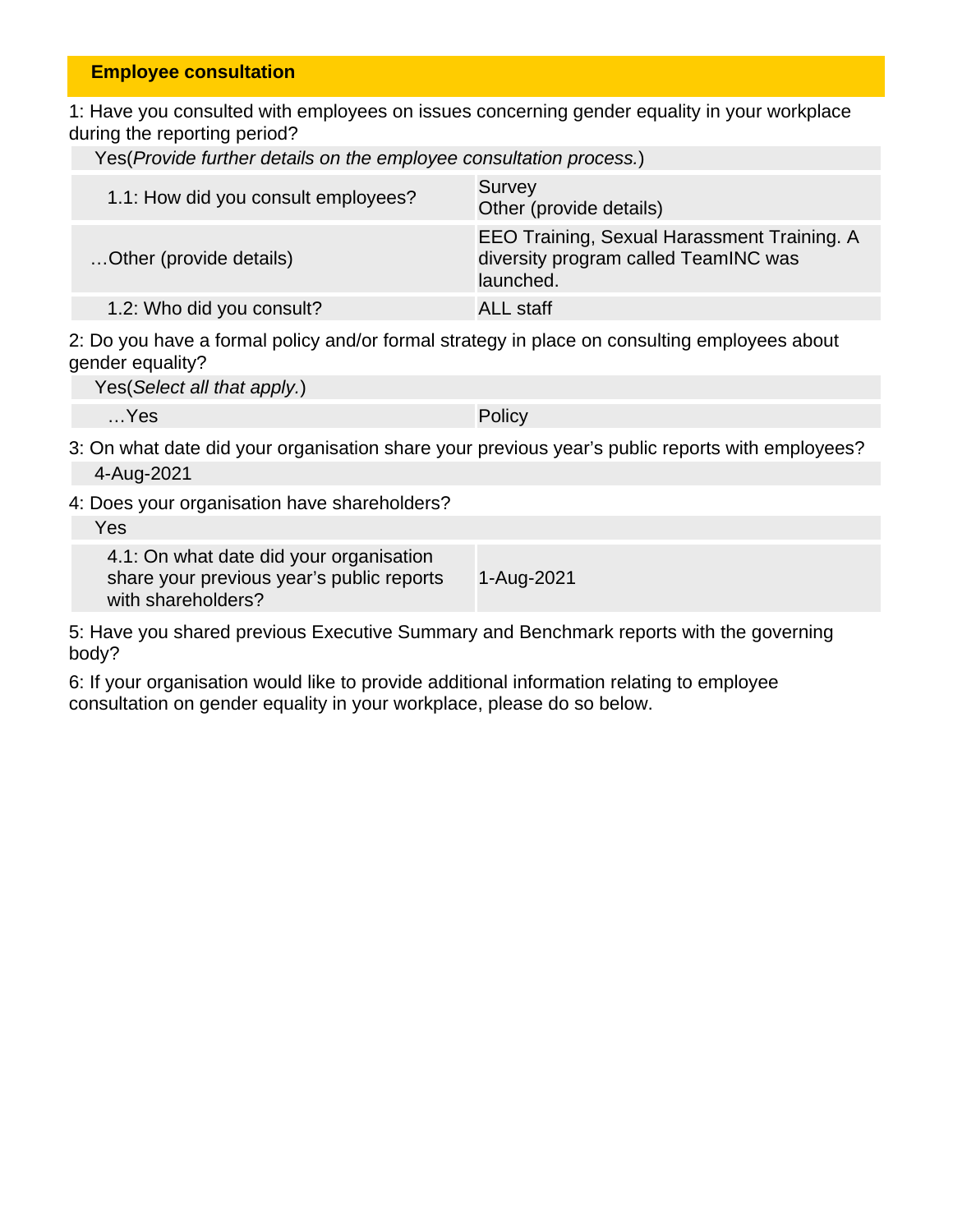# #Flexible work

## **Flexible working**

1: Do you have a formal policy and/or formal strategy on flexible working arrangements? Yes(Select all that apply)

| $$ Yes                                                                                          | <b>Strategy</b>                                                        |
|-------------------------------------------------------------------------------------------------|------------------------------------------------------------------------|
| A business case for flexibility has been<br>established and endorsed at the leadership<br>level | No(Select all that apply)                                              |
| $$ No                                                                                           | Currently under development (Select the<br>estimated completion date.) |
| Currently under development                                                                     | 31-Dec-2022                                                            |
| Leaders are visible role models of flexible<br>working                                          | No(Select all that apply)                                              |
| $$ No                                                                                           | Currently under development (Select the<br>estimated completion date.) |
| Currently under development                                                                     | 31-Dec-2022                                                            |
| Flexible working is promoted throughout<br>the organisation                                     | No(Select all that apply)                                              |
| $$ No                                                                                           | Currently under development (Select the<br>estimated completion date.) |
| Currently under development                                                                     | 31-Dec-2022                                                            |
| Targets have been set for engagement in<br>flexible work                                        | No(Select all that apply)                                              |
| $$ No                                                                                           | Currently under development(Select the<br>estimated completion date.)  |
| Currently under development                                                                     | 31-Dec-2022                                                            |
| Targets have been set for men's<br>engagement in flexible work                                  | No(Select all that apply)                                              |
| Leaders are held accountable for improving No(Select all that apply)<br>workplace flexibility   |                                                                        |
| Manager training on flexible working is<br>provided throughout the organisation                 | No(Select all that apply)                                              |
| $$ No                                                                                           | Currently under development (Select the<br>estimated completion date.) |
| Currently under development                                                                     | 30-Jun-2023                                                            |
| Employee training is provided throughout<br>the organisation                                    | No(Select all that apply)                                              |
| $$ No                                                                                           | Currently under development (Select the<br>estimated completion date.) |
|                                                                                                 |                                                                        |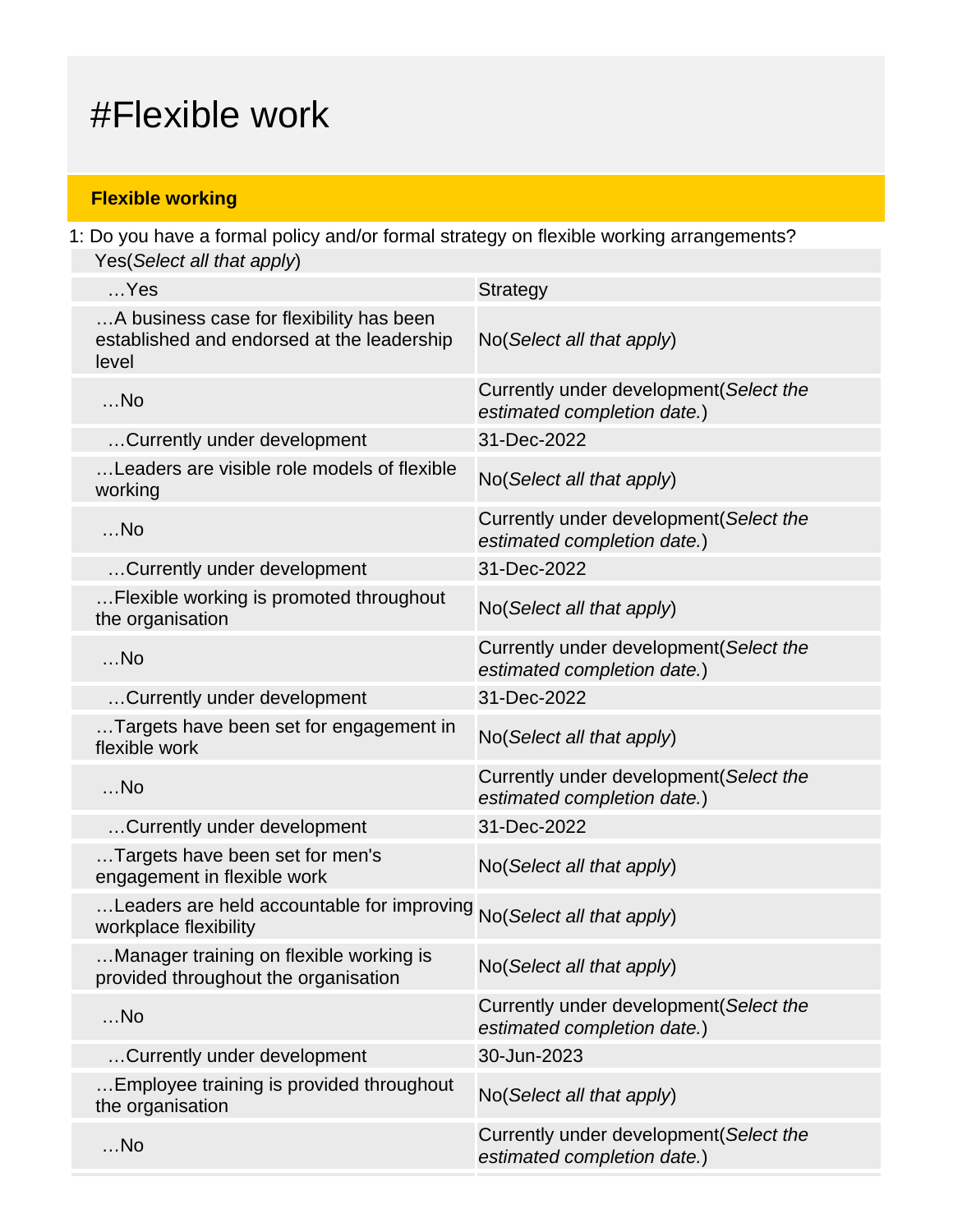| Currently under development                                                                                      | 30-Jun-2023                                                    |
|------------------------------------------------------------------------------------------------------------------|----------------------------------------------------------------|
| Team-based training is provided<br>throughout the organisation                                                   | No(Select all that apply)                                      |
| Employees are surveyed on whether they<br>have sufficient flexibility                                            | No(Select all that apply)                                      |
| The organisation's approach to flexibility is<br>integrated into client conversations                            | No(Select all that apply)                                      |
| The impact of flexibility is evaluated (e.g.<br>reduced absenteeism, increased employee<br>engagement)           | No(Select all that apply)                                      |
| Metrics on the use of, and/or the impact of,<br>flexibility measures are reported to key<br>management personnel | No(Select all that apply)                                      |
| Metrics on the use of, and/or the impact of,<br>flexibility measures are reported to the<br>governing body       | No(Select all that apply)                                      |
| Other (provide details)                                                                                          | <b>No</b>                                                      |
| 2: Do you offer any of the following flexible working options to MANAGERS in your workplace?                     |                                                                |
| Flexible hours of work                                                                                           | Yes(Select one option only)                                    |
| $$ Yes                                                                                                           | SAME options for women and men(Select all<br>that $apply$ )    |
| SAME options for women and men                                                                                   | Informal options are available<br>Formal options are available |
| Compressed working weeks                                                                                         | Yes(Select one option only)                                    |
| $$ Yes                                                                                                           | SAME options for women and men(Select all<br>that apply)       |
| SAME options for women and men                                                                                   | Formal options are available                                   |
| $\dots$ Time-in-lieu                                                                                             | Yes(Select one option only)                                    |
|                                                                                                                  |                                                                |

| $$ Yes                                                              | SAME options for women and men(Select all<br>that apply)       |
|---------------------------------------------------------------------|----------------------------------------------------------------|
| SAME options for women and men                                      | Formal options are available<br>Informal options are available |
| Telecommuting (e.g. working from home) Yes (Select one option only) |                                                                |
| $$ Yes                                                              | SAME options for women and men(Select all<br>that apply)       |
| SAME options for women and men                                      | Formal options are available<br>Informal options are available |
| Part-time work                                                      | Yes (Select one option only)                                   |
| $$ Yes                                                              | SAME options for women and men(Select all<br>that apply)       |
| SAME options for women and men                                      | Formal options are available                                   |
| Job sharing                                                         | Yes (Select one option only)                                   |
|                                                                     | SAME options for women and men(Select all                      |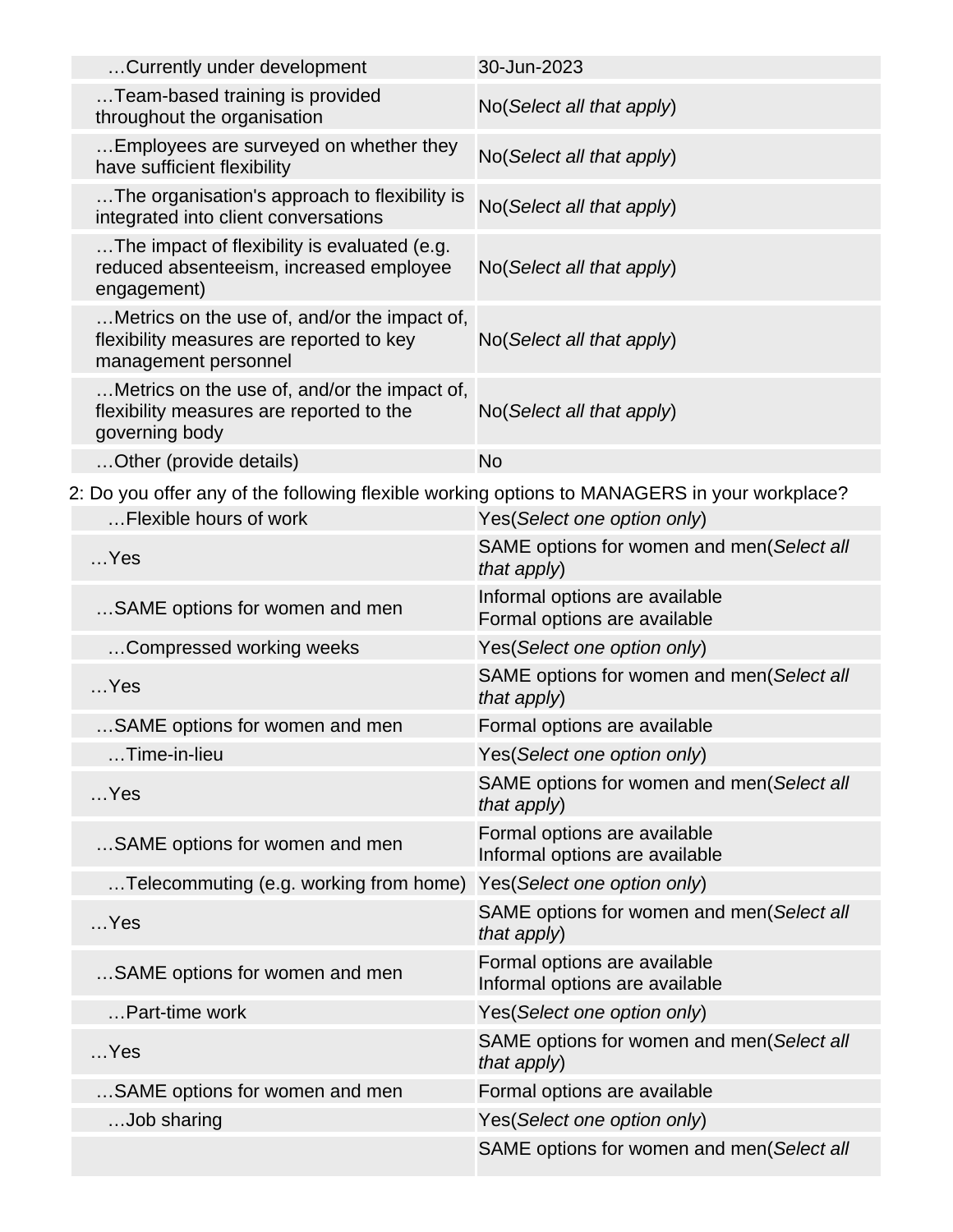| $$ Yes                         | that apply)                                                                     |
|--------------------------------|---------------------------------------------------------------------------------|
| SAME options for women and men | Informal options are available<br>Formal options are available                  |
| Carer's leave                  | Yes(Select one option only)                                                     |
| $$ Yes                         | SAME options for women and men(Select all<br>that apply)                        |
| SAME options for women and men | Formal options are available                                                    |
| Purchased leave                | No(You may specify why the above option is not<br>available to your employees.) |
| $$ No                          | Currently under development (Select the<br>estimated completion date.)          |
| Currently under development    | 31-Dec-2022                                                                     |
| Unpaid leave                   | Yes(Select one option only)                                                     |
| $$ Yes                         | SAME options for women and men(Select all<br>that apply)                        |
| SAME options for women and men | Formal options are available                                                    |

3: Are your flexible working arrangement options for NON-MANAGERS the same as the options for managers above?

Yes

4: Has your organisation implemented an 'all roles flex' approach to flexible work?

5: Did you see an increase, overall, in the approval of FORMAL flexible working arrangements for your workforce during the 2021-22 reporting period?

Yes, for both women and men

6: If your workplace includes hybrid teams (i.e. some employees in a team work remotely while other employees in a team work at the organisation's usual workplace), have any of the following measures been utilised to ensure the fair treatment of all employees regardless of work location?

7: If your organisation would like to provide additional information relating to flexible working and gender equality in your workplace, including specific changes due to the impact of the COVID-19 pandemic on your workplace, please do so below.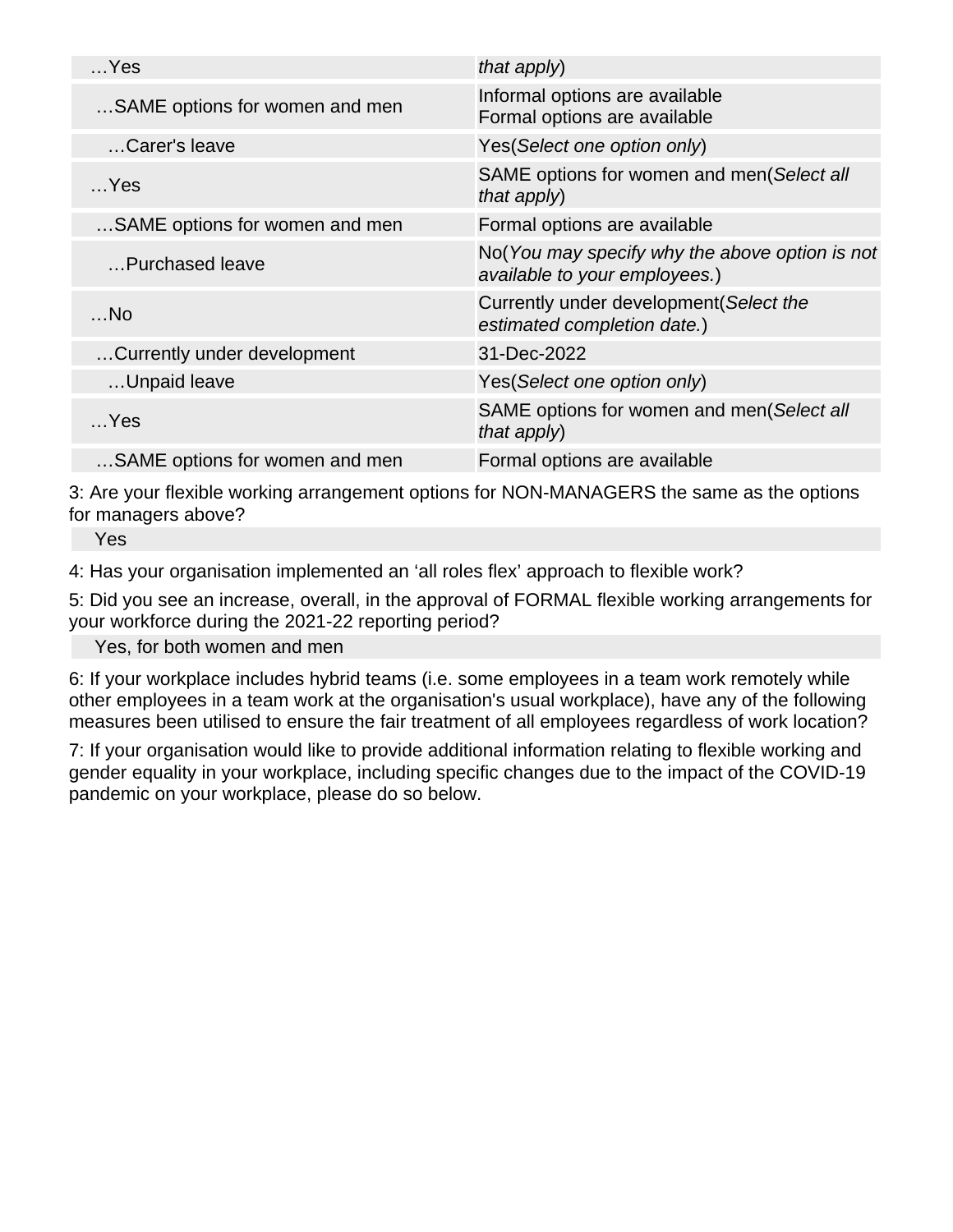# #Employee support

## **Paid parental leave**

 $\ddotsc$ 

1: Do you provide employer funded paid parental leave regardless of carer's status (i.e. primary/secondary) in addition to any government funded parental leave scheme?

Yes, we offer employer funded parental leave (using the primary/secondary carer definition)

| 1.1: Do you provide employer funded paid<br>parental leave for primary carers in addition<br>to any government funded parental leave<br>scheme?                                      | Yes (Please indicate how employer funded paid<br>parental leave is provided to the primary carers.)                 |
|--------------------------------------------------------------------------------------------------------------------------------------------------------------------------------------|---------------------------------------------------------------------------------------------------------------------|
| 1.1.a: Please indicate whether your<br>employer-funded paid parental leave for<br>primary carers is available to:                                                                    | All, regardless of gender                                                                                           |
| 1.1.b: Please indicate whether your<br>employer-funded paid parental leave for<br>primary carers covers:                                                                             | <b>Birth</b><br>Adoption                                                                                            |
| 1.1.c: How do you pay employer funded<br>paid parental leave to primary carers?                                                                                                      | Paying the employee's full salary                                                                                   |
| 1.1.d: Do you pay superannuation<br>contribution to your primary carers while<br>they are on parental leave?                                                                         | Yes, on employer funded parental leave<br>Yes, on government funded parental leave<br>Yes, on unpaid parental leave |
| 1.1.e: How many weeks (minimum) of<br>employer funded paid parental leave for<br>primary carers is provided?                                                                         | $\overline{4}$                                                                                                      |
| 1.1.f: What proportion of your total<br>workforce has access to employer funded<br>paid parental leave for primary carers,<br>including casuals?                                     | 81-90%                                                                                                              |
| 1.1.g: Do you require primary carers to work<br>for the organisation for a certain amount of<br>time (a qualifying period) before they can<br>access employer funded parental leave? | Yes                                                                                                                 |
| 1.1.g.1: How long is the qualifying period?                                                                                                                                          | 12                                                                                                                  |
| 1.1.h: Do you require primary carers to take<br>employer funded paid parental leave within<br>a certain time period after the birth,<br>adoption, surrogacy and/or stillbirth?       | Yes                                                                                                                 |
| 1.1.h: Do you require primary carers to take<br>employer funded paid parental leave within a<br>certain time period after the birth, adoption,<br>surrogacy and/or stillbirth?       | Within 12 months                                                                                                    |
| Yes                                                                                                                                                                                  |                                                                                                                     |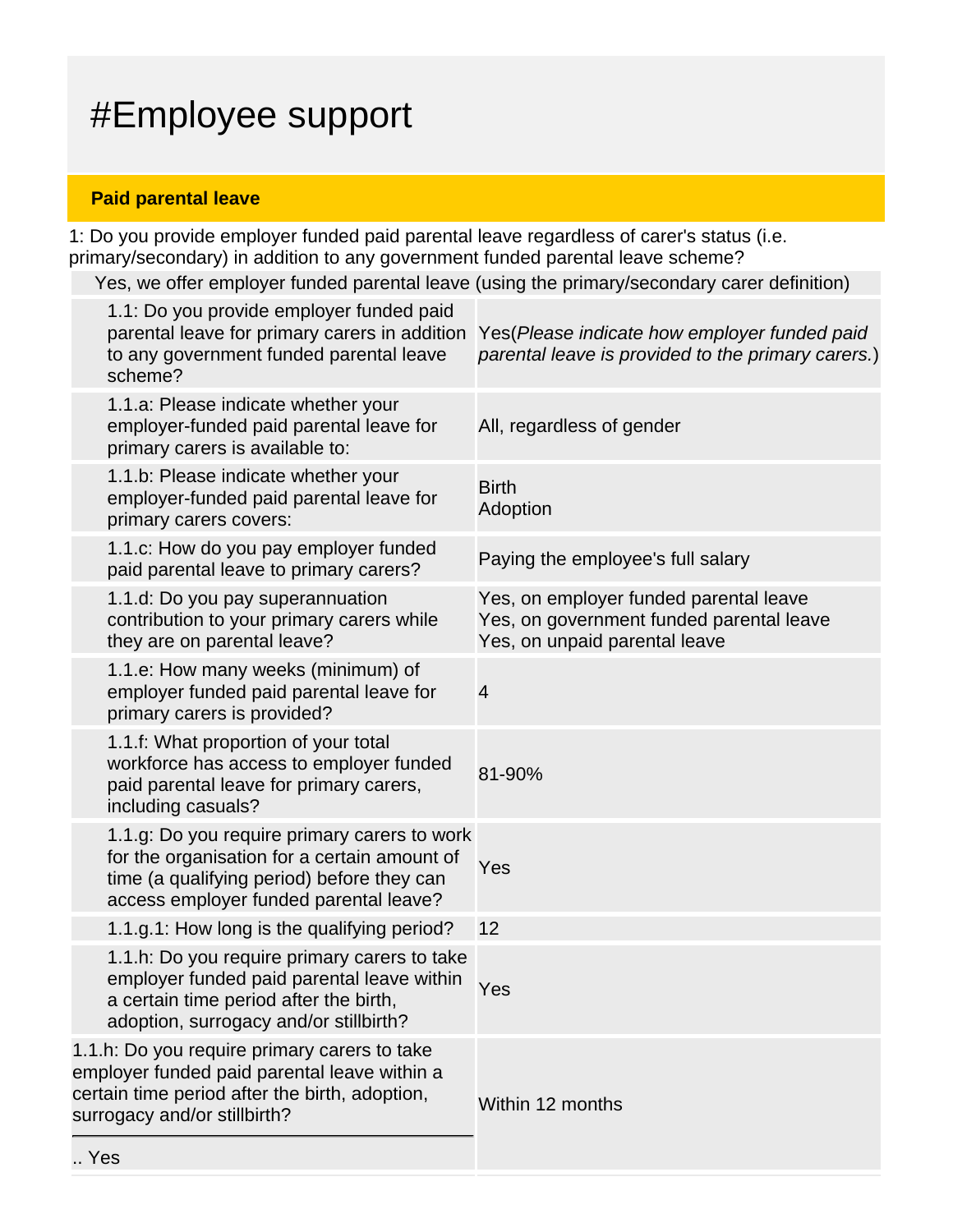| 1.2: Do you provide employer funded paid<br>parental leave for secondary carers in<br>addition to any government funded parental<br>leave scheme?                                         | Yes(Please indicate how employer funded paid<br>parental leave is provided to the secondary<br>carers.) |
|-------------------------------------------------------------------------------------------------------------------------------------------------------------------------------------------|---------------------------------------------------------------------------------------------------------|
| 1.2.a: Please indicate whether your<br>employer-funded paid parental leave for<br>secondary carers is available to:                                                                       | All, regardless of gender                                                                               |
| 1.2.b: Please indicate whether your<br>employer-funded paid parental leave for<br>secondary carers covers:                                                                                | <b>Birth</b><br>Adoption                                                                                |
| 1.2.c: How do you pay employer funded<br>paid parental leave to secondary carers?                                                                                                         | Paying the employee's full salary                                                                       |
| 1.2.d: Do you pay superannuation<br>contribution to your secondary carers while Yes, on employer funded parental leave<br>they are on parental leave?                                     |                                                                                                         |
| 1.2.e: How many weeks (minimum) of<br>employer funded paid parental leave for<br>secondary carers is provided?                                                                            | $\mathbf 1$                                                                                             |
| 1.2.f: What proportion of your total<br>workforce has access to employer funded<br>paid parental leave for secondary carers,<br>including casuals?                                        | 80-90%                                                                                                  |
| 1.2.g: Do you require secondary carers to<br>work for the organisation for a certain<br>amount of time (a qualifying period) before<br>they can access employer funded parental<br>leave? | Yes                                                                                                     |
| 1.2.g.1: How long is the qualifying period?                                                                                                                                               | 12                                                                                                      |
| 1.2.h: Do you require secondary carers to<br>take employer funded paid parental leave<br>within a certain time period after the birth,<br>adoption, surrogacy and/or stillbirth?          | <b>No</b>                                                                                               |

2: If your organisation would like to provide additional information relating to paid parental leave and gender equality in your workplace, please do so below.

Permanent full-time and part-time employees who are entitled to Unpaid Parental Leave are entitled to a Parental Leave Payment during the period of leave. Primary Carers who have completed at least 12 months continuous service with the Company are entitled to a Parental Leave Payment up to 20 weeks depending on tenure. Secondary Carers who have completed at least 12 months service are entitled to a Parental Leave Payment up to 4 weeks depending on tenure.

Return to work benefits are available to Primary Carers who have received a Parental Leave Payment and include Return to Work Payments up to 6 weeks depending on tenure; superannuation top ups; and long service leave top ups.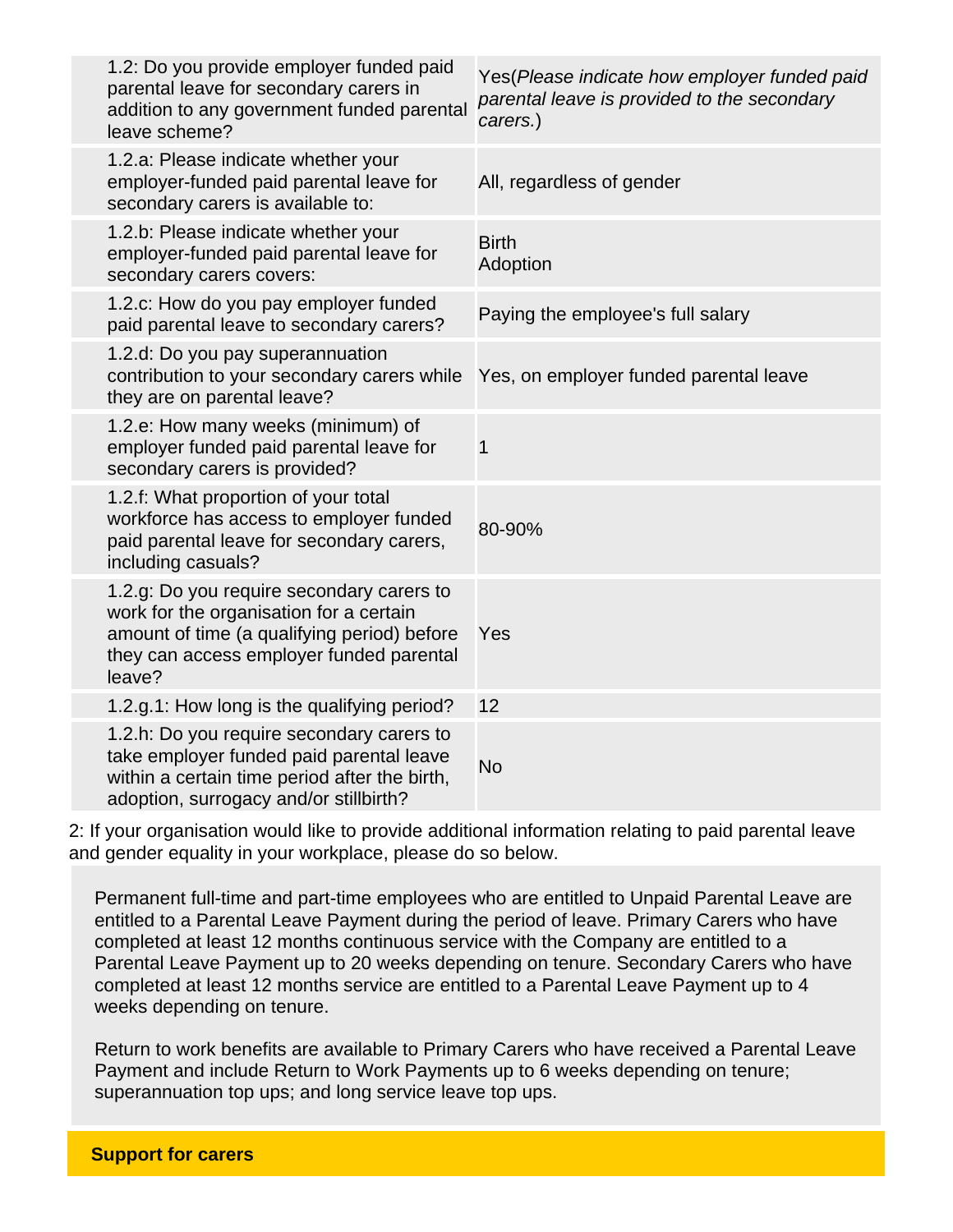1: Do you have a formal policy and/or formal strategy to support employees with family or caring responsibilities?

Yes(Select all that apply)

…Yes Strategy

2: Do you offer any of the following support mechanisms for employees with family or caring responsibilities?

| Employer subsidised childcare                                                                    | Yes (Please indicate the availability of this<br>support mechanism.)                              |
|--------------------------------------------------------------------------------------------------|---------------------------------------------------------------------------------------------------|
| $$ Yes                                                                                           | Available at SOME worksites                                                                       |
| On-site childcare                                                                                | No(You may specify why the above support<br>mechanism is not available to your employees.)        |
| $$ No                                                                                            | Insufficient resources/expertise                                                                  |
| Breastfeeding facilities                                                                         | No(You may specify why the above support<br>mechanism is not available to your employees.)        |
| $$ No                                                                                            | Currently under development (Select the<br>estimated completion date.)<br>Other (provide details) |
| Currently under development                                                                      | 30-Jun-2023                                                                                       |
| Other (provide details)                                                                          | 30-Jun-2023                                                                                       |
| Childcare referral services                                                                      | Yes (Please indicate the availability of this<br>support mechanism.)                              |
| $$ Yes                                                                                           | Available at SOME worksites                                                                       |
| Internal support networks for parents                                                            | No(You may specify why the above support<br>mechanism is not available to your employees.)        |
| Return to work bonus (only select if this<br>bonus is not the balance of paid parental<br>leave) | Yes (Please indicate the availability of this<br>support mechanism.)                              |
| $$ Yes                                                                                           | Available at ALL worksites                                                                        |
| Information packs for new parents and/or<br>those with elder care responsibilities               | No(You may specify why the above support<br>mechanism is not available to your employees.)        |
| Referral services to support employees<br>with family and/or caring responsibilities             | Yes (Please indicate the availability of this<br>support mechanism.)                              |
| $$ Yes                                                                                           | Available at ALL worksites                                                                        |
| Targeted communication mechanisms<br>(e.g. intranet/forums)                                      | Yes(Please indicate the availability of this<br>support mechanism.)                               |
| $$ Yes                                                                                           | Available at ALL worksites                                                                        |
| Support in securing school holiday care                                                          | No(You may specify why the above support<br>mechanism is not available to your employees.)        |
| Coaching for employees on returning to<br>work from paid parental leave                          | Yes(Please indicate the availability of this<br>support mechanism.)                               |
| $$ Yes                                                                                           | Available at ALL worksites                                                                        |
| Parenting workshops targeting mothers                                                            | No(You may specify why the above support<br>mechanism is not available to your employees.)        |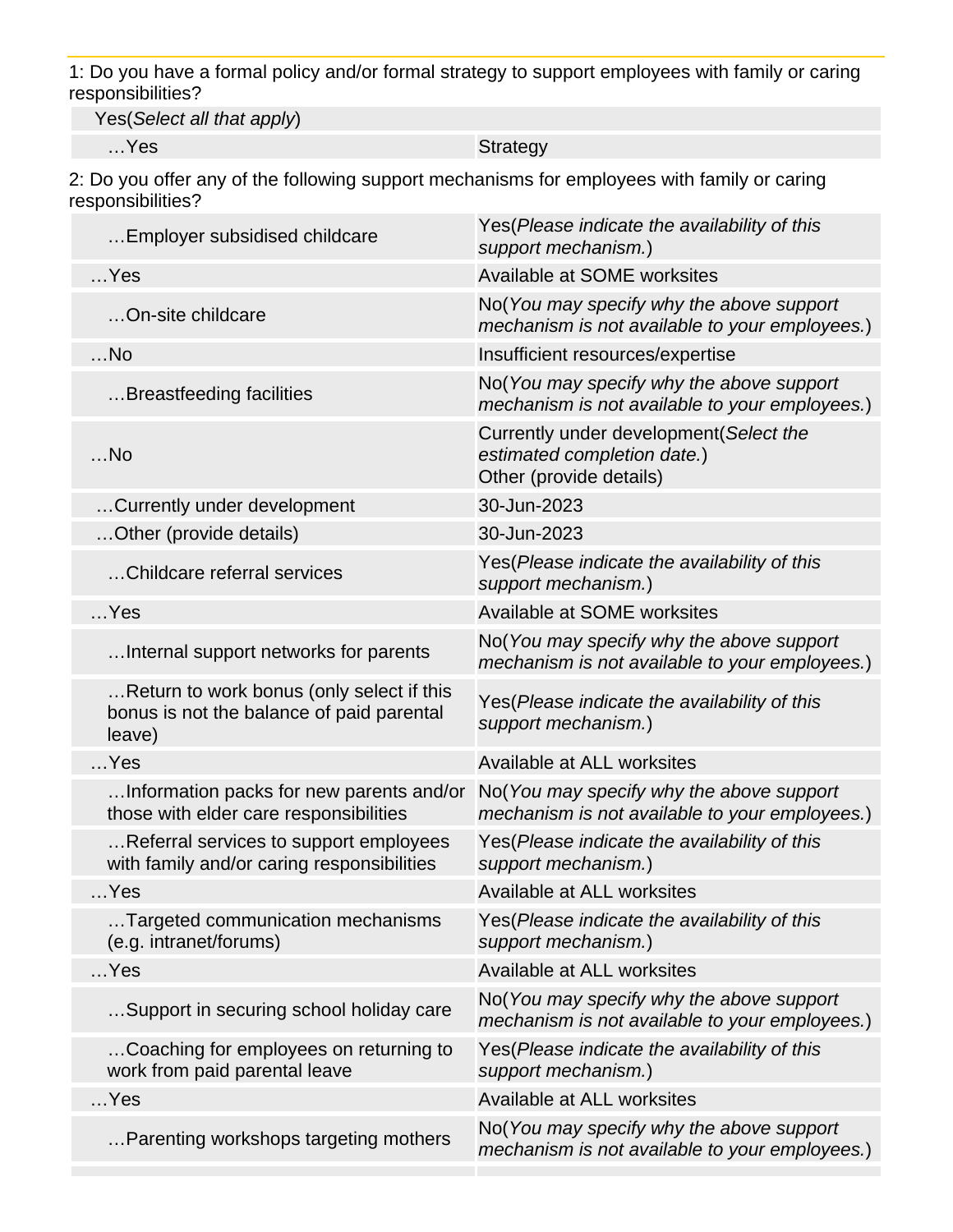| Parenting workshops targeting fathers | No(You may specify why the above support<br>mechanism is not available to your employees.)                                            |
|---------------------------------------|---------------------------------------------------------------------------------------------------------------------------------------|
| Other (provide details)               | Yes (Please indicate the availability of this<br>support mechanism.)                                                                  |
| $$ Yes                                | Available at ALL worksites                                                                                                            |
| Available at ALL worksites            | Superannuation top ups and long service leave<br>top ups to Primary Carers who recieved a<br>company provided Parental Leave Payment. |

3: If your organisation would like to provide additional information relating to support for carers in your workplace, please do so below.

Employee Assistance Program is available to provide support to new or returning to work parents and/or carers.

### **Sex-based harassment and discrimination**

1: Do you have a formal policy and/or formal strategy on sex-based harassment and discrimination prevention?

Yes(Select all that apply)

| $$ Yes                                                                                                                                            | Policy |
|---------------------------------------------------------------------------------------------------------------------------------------------------|--------|
| 1.1: Do you provide a grievance process in<br>any sex-based harasssment and<br>discrimination prevention formal policy<br>and/or formal strategy? | Yes    |

2: Do you provide training on sex-based harassment and discrimination prevention to the following groups?

| All managers  | Yes (Please indicate how often is this training<br>provided (select all that apply):) |
|---------------|---------------------------------------------------------------------------------------|
| $$ Yes        | At induction<br>Every one-to-two years                                                |
| All employees | Yes (Please indicate how often is this training<br>provided (select all that apply):) |
| $$ Yes        | At induction<br>Every one-to-two years                                                |

3: If your organisation would like to provide additional information relating to sex-based harassment and discrimination, please do so below.

Respect is a key part of the Company's values, and with recent media coverage on harassment in the resources industry, we used it as an opportunity to elevate focus on our Respect value, in addition to recognising how that behaviour is in conflict with all our values. Interactive prestarts have been delivered by senior leaders on site, giving statistics, what to look for, what to do and how to respond should an employee witness or experience gender based bullying, harassment or discrimination. It included reiteration of our support lines, whistleblower process and how to encourage people to engage when they see it happening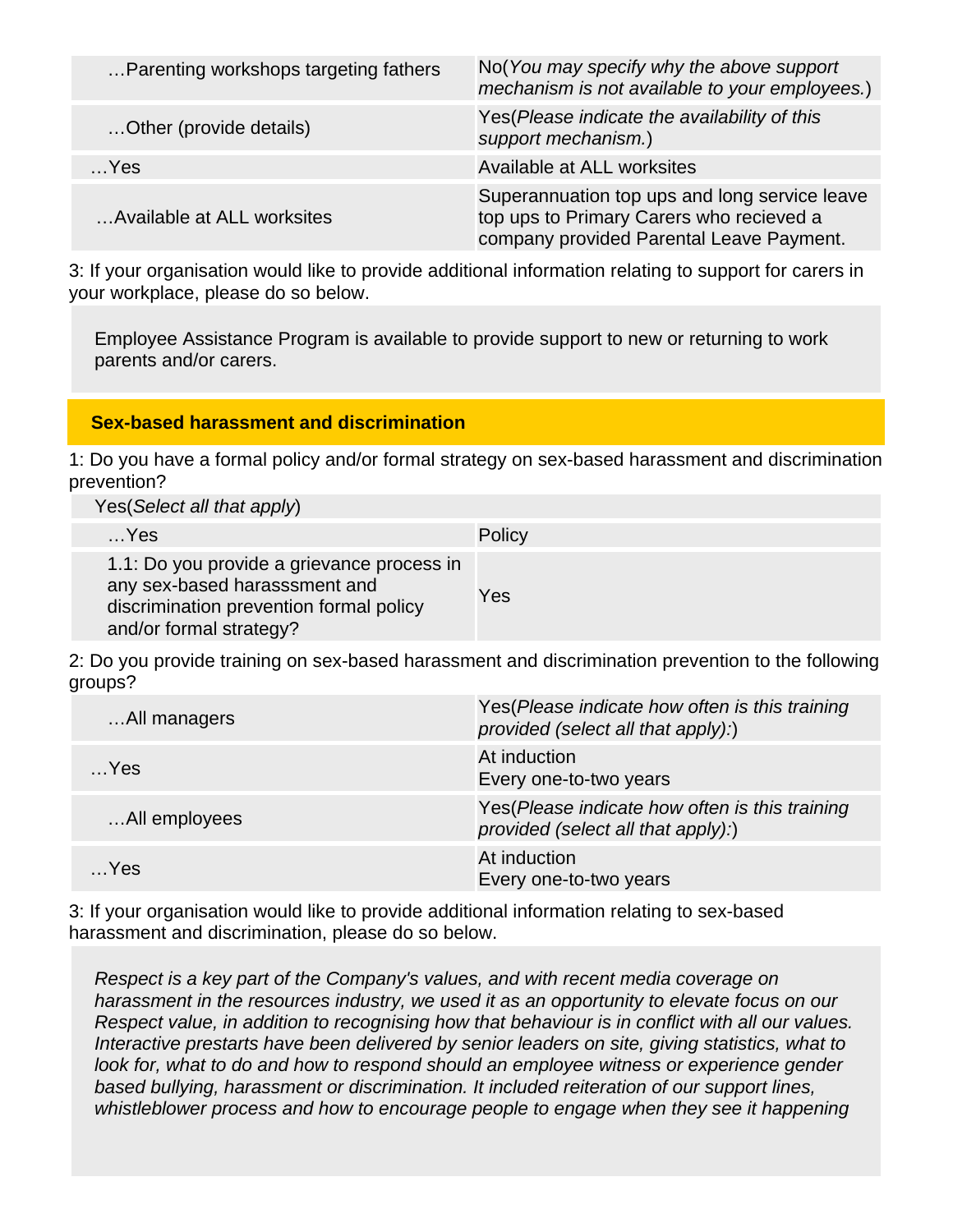to someone else. These pre-starts and content are now part of the Company's annual refresher training, on the conditions that we need to watch for that allow inappropriate behaviour to grow, and equipping our employees and management to have a conversation.

### **Family or domestic violence**

1: Do you have a formal policy and/or formal strategy to support employees who are experiencing family or domestic violence?

Yes(Select all that apply)

…Yes Policy

2: Other than a formal policy and/or formal strategy, do you have the following support mechanisms in place to support employees who are experiencing family or domestic violence?

| Employee assistance program (including<br>access to psychologist, chaplain or<br>counsellor)                                | Yes                                 |
|-----------------------------------------------------------------------------------------------------------------------------|-------------------------------------|
| Training of key personnel                                                                                                   | Yes                                 |
| A domestic violence clause is in an<br>enterprise agreement or workplace<br>agreement                                       | Yes                                 |
| Workplace safety planning                                                                                                   | Yes                                 |
| Access to paid domestic violence leave<br>(contained in an enterprise/workplace<br>agreement)                               | No(Select all that apply)           |
| Access to unpaid domestic violence leave<br>(contained in an enterprise/workplace<br>agreement)                             | Yes(Is the leave period unlimited?) |
| $$ Yes                                                                                                                      | <b>No</b>                           |
| Access to paid domestic violence leave<br>(not contained in an enterprise/workplace<br>agreement)                           | Yes(Is the leave period unlimited?) |
| $$ Yes                                                                                                                      | <b>No</b>                           |
| : How many days of paid domestic violence<br>leave (not contained in an<br>enterprise/workplace agreement) are<br>provided? | 10                                  |
| Access to unpaid leave                                                                                                      | Yes(Is the leave period unlimited?) |
| Yes                                                                                                                         | <b>No</b>                           |
| : How many days of unpaid domestic<br>violence leave are provided?                                                          | 5                                   |
| Confidentiality of matters disclosed                                                                                        | Yes                                 |
| Referral of employees to appropriate<br>domestic violence support services for<br>expert advice                             | Yes                                 |
|                                                                                                                             |                                     |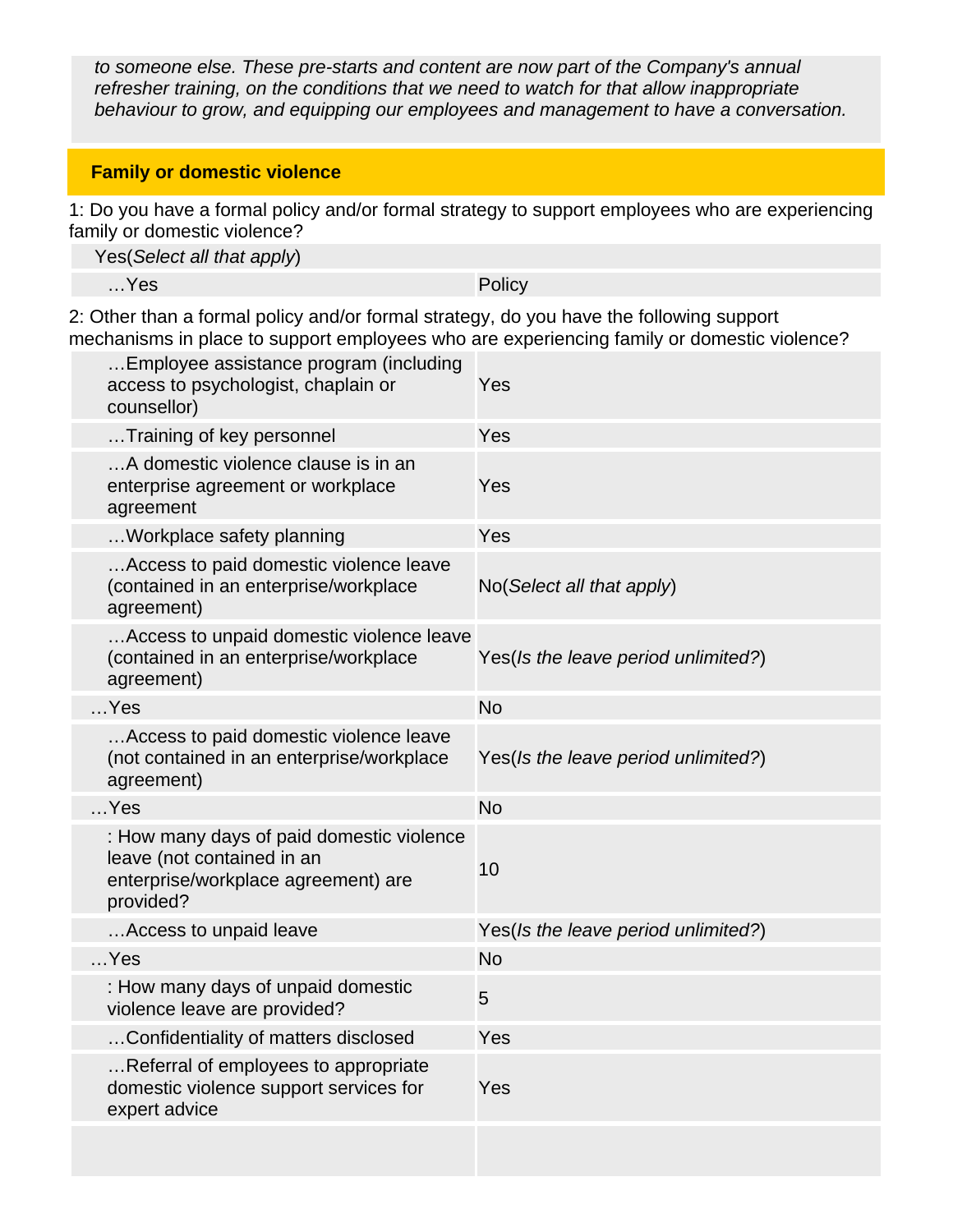| Protection from any adverse action or<br>discrimination based on the disclosure of<br>domestic violence | Yes                       |
|---------------------------------------------------------------------------------------------------------|---------------------------|
| Flexible working arrangements                                                                           | <b>Yes</b>                |
| Provision of financial support (e.g.<br>advance bonus payment or advanced pay)                          | No(Select all that apply) |
| Offer change of office location                                                                         | No(Select all that apply) |
| Emergency accommodation assistance                                                                      | No(Select all that apply) |
| Access to medical services (e.g. doctor or Yes<br>nurse)                                                |                           |
| Other (provide details)                                                                                 | No                        |

3: If your organisation would like to provide additional information relating to family and domestic violence affecting your workplace, please do so below.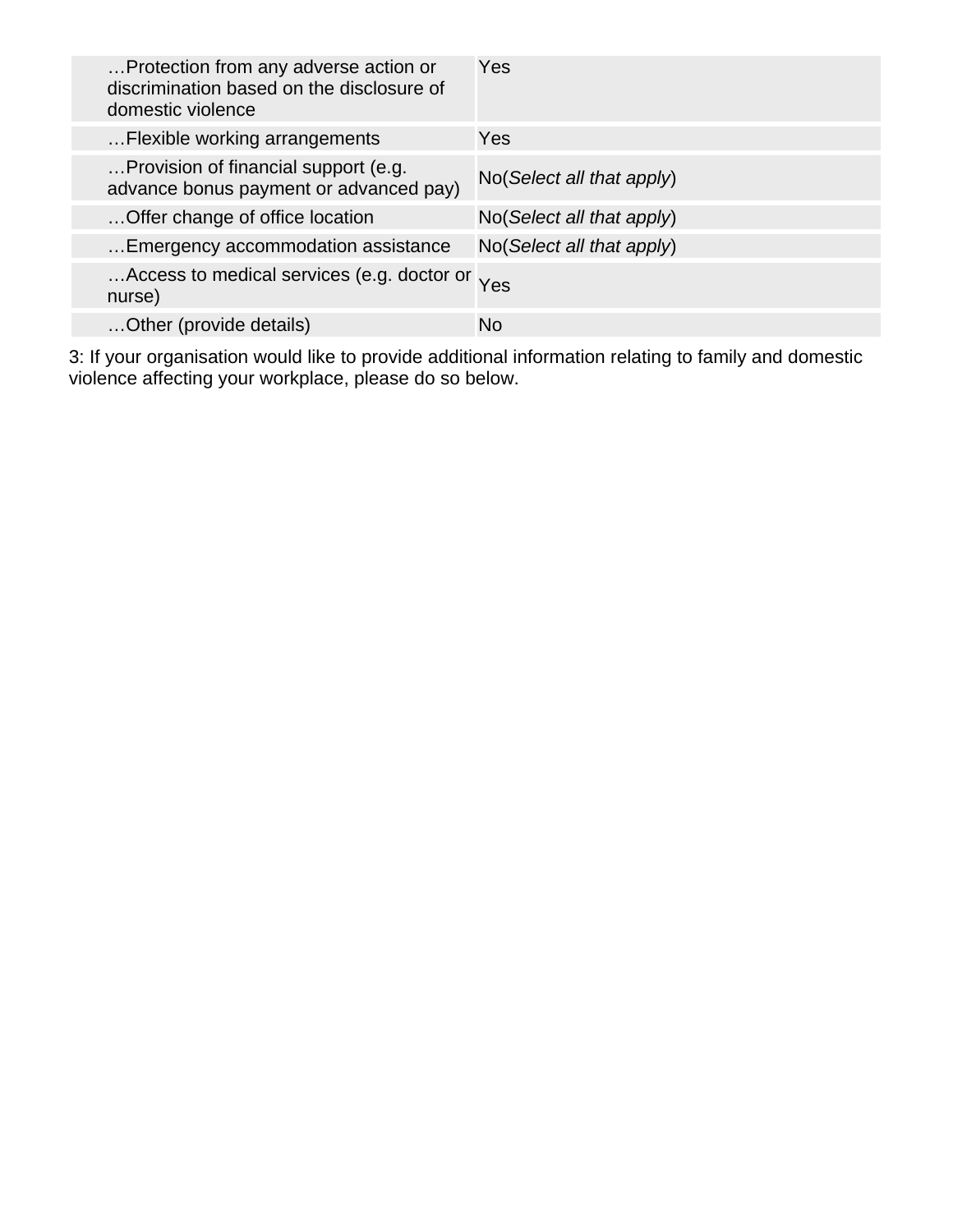# Workforce Management Statistics Table

Industry: Metal Ore Mining

| Question                                             | Contract<br>Type | <b>Employment Type</b>                  | <b>Manager Category</b>                 | Female         | Male           | Total*         |
|------------------------------------------------------|------------------|-----------------------------------------|-----------------------------------------|----------------|----------------|----------------|
| 1. How many employees                                | Full-time        | Permanent                               | CEO, KMPs, and HOBs                     | $\mathbf 0$    | $\overline{2}$ | $\overline{2}$ |
| were promoted?                                       |                  |                                         | Managers                                | 10             | 32             | 42             |
|                                                      |                  |                                         | Non-managers                            | 72             | 225            | 297            |
|                                                      |                  |                                         | Fixed-Term Contract CEO, KMPs, and HOBs | $\mathbf{0}$   | $\mathbf{0}$   | $\mathbf{0}$   |
|                                                      |                  |                                         | <b>Managers</b>                         | $\mathbf{0}$   | $\mathbf 0$    | $\mathbf{0}$   |
|                                                      |                  |                                         | Non-managers                            | $\overline{4}$ | 8              | 12             |
|                                                      | Part-time        | Permanent                               | CEO, KMPs, and HOBs                     | 0              | 0              | 0              |
|                                                      |                  |                                         | Managers                                | 3              | 0              | 3              |
|                                                      |                  |                                         | Non-managers                            | 6              | 0              | 6              |
|                                                      |                  |                                         | Fixed-Term Contract CEO, KMPs, and HOBs | $\mathbf{0}$   | $\mathbf{0}$   | $\mathbf{0}$   |
|                                                      |                  |                                         | <b>Managers</b>                         | $\mathbf{0}$   | $\mathbf 0$    | $\mathbf{0}$   |
|                                                      |                  |                                         | Non-managers                            | $\mathbf{0}$   | $\mathbf 0$    | $\mathbf{0}$   |
|                                                      | N/A              | Casual                                  | CEO, KMPs, and HOBs                     | 0              | 0              | 0              |
|                                                      |                  |                                         | Managers                                | $\mathbf 0$    | 0              | $\mathbf 0$    |
|                                                      |                  |                                         | Non-managers                            | $\mathbf 0$    | $\mathbf{1}$   | $\mathbf{1}$   |
| 2. How many employees                                | Full-time        | Permanent                               | CEO, KMPs, and HOBs                     | $\mathbf 0$    | $\mathbf 0$    | $\mathbf{0}$   |
| (including partners with an                          |                  |                                         | <b>Managers</b>                         | 5              | 31             | 36             |
| employment contract) were<br>internally appointed?   |                  |                                         | Non-managers                            | 70             | 297            | 367            |
|                                                      |                  |                                         | Fixed-Term Contract CEO, KMPs, and HOBs | $\mathbf 0$    | $\mathbf 0$    | 0              |
|                                                      |                  |                                         | Managers                                | $\mathbf 0$    | 0              | 0              |
|                                                      |                  |                                         | Non-managers                            | 9              | 21             | 30             |
|                                                      | Part-time        | Permanent                               | CEO, KMPs, and HOBs                     | $\mathbf{0}$   | $\mathbf 0$    | $\mathbf{0}$   |
|                                                      |                  |                                         | <b>Managers</b>                         | $\mathbf{0}$   | $\mathbf 0$    | $\mathbf 0$    |
|                                                      |                  |                                         | Non-managers                            | 4              | $\mathbf 0$    | $\overline{4}$ |
|                                                      |                  | Fixed-Term Contract CEO, KMPs, and HOBs |                                         | 0              | 0              | 0              |
|                                                      |                  |                                         | Managers                                | $\pmb{0}$      | 0              | 0              |
|                                                      |                  |                                         | Non-managers                            | $\mathbf 0$    | 0              | 0              |
|                                                      | N/A              | Casual                                  |                                         | $\mathbf{0}$   | $\mathbf 0$    | $\mathbf{0}$   |
|                                                      |                  |                                         | CEO, KMPs, and HOBs                     | $\mathbf{0}$   | 0              | $\mathbf{0}$   |
|                                                      |                  |                                         | <b>Managers</b>                         | $\overline{2}$ |                | 3              |
|                                                      |                  |                                         | Non-managers                            |                | $\mathbf{1}$   |                |
| 3. How many employees<br>(including partners with an | Full-time        | Permanent                               | CEO, KMPs, and HOBs                     | 1              | 1              | $\overline{2}$ |
| employment contract) were                            |                  |                                         | Managers                                | 6              | 22             | 28             |
| externally appointed?                                |                  |                                         | Non-managers                            | 195            | 601            | 796            |
|                                                      |                  |                                         | Fixed-Term Contract CEO, KMPs, and HOBs | $\mathbf{0}$   | $\mathbf 0$    | $\mathbf 0$    |
|                                                      |                  |                                         | <b>Managers</b>                         | $\mathbf{0}$   | $\mathbf 0$    | $\mathbf{0}$   |
|                                                      |                  |                                         | Non-managers                            | 67             | 88             | 155            |
|                                                      | Part-time        | Permanent                               | CEO, KMPs, and HOBs                     | 0              | 0              | 0              |
|                                                      |                  |                                         | Managers                                | 0              | 0              | 0              |
|                                                      |                  |                                         | Non-managers                            | 5              | 1              | 6              |
|                                                      |                  |                                         | Fixed-Term Contract CEO, KMPs, and HOBs | $\pmb{0}$      | 0              | $\mathbf{0}$   |
|                                                      |                  |                                         | <b>Managers</b>                         | $\pmb{0}$      | $\mathbf 0$    | $\mathbf{0}$   |
|                                                      |                  |                                         | Non-managers                            | $\mathbf{0}$   | $\mathbf 0$    | $\mathbf 0$    |
|                                                      | N/A              | Casual                                  | CEO, KMPs, and HOBs                     | 0              | 0              | 0              |
|                                                      |                  |                                         | Managers                                | 0              | 9              | 9              |
|                                                      |                  |                                         | Non-managers                            | 15             | 35             | 50             |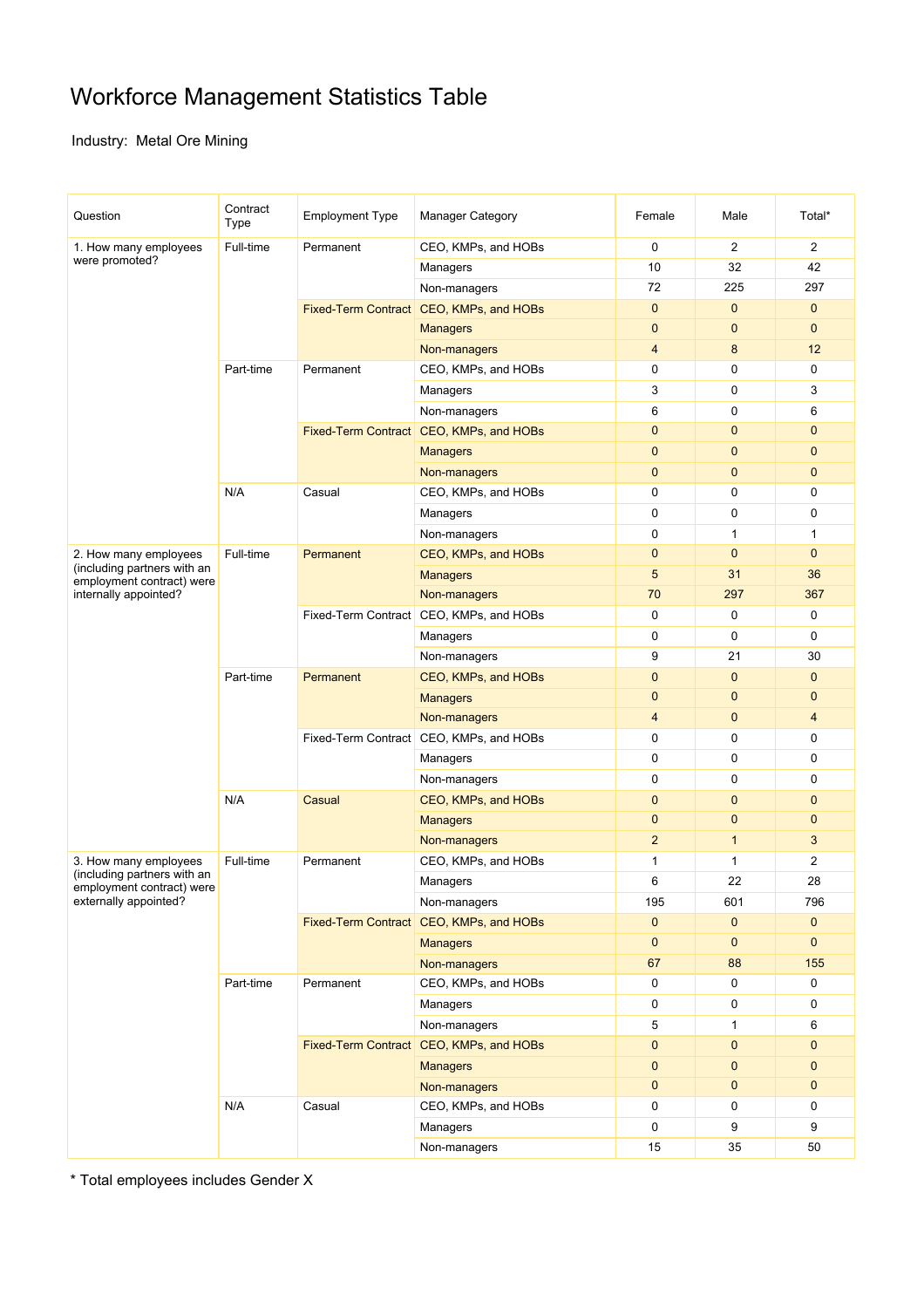# Workforce Management Statistics Table

Industry: Metal Ore Mining

| Question                                                  | Contract<br>Type | <b>Employment Type</b> | Manager Category                        | Female         | Male         | Total*         |
|-----------------------------------------------------------|------------------|------------------------|-----------------------------------------|----------------|--------------|----------------|
| 4. How many employees                                     | Full-time        | Permanent              | CEO, KMPs, and HOBs                     | 1              | 4            | 5              |
| (including partners with an<br>employment contract)       |                  |                        | Managers                                | $\overline{4}$ | 25           | 29             |
| voluntarily resigned?                                     |                  |                        | Non-managers                            | 143            | 431          | 574            |
|                                                           |                  |                        | Fixed-Term Contract CEO, KMPs, and HOBs | $\mathbf{0}$   | $\mathbf 0$  | $\mathbf{0}$   |
|                                                           |                  |                        | <b>Managers</b>                         | $\mathbf{0}$   | $\mathbf 0$  | $\mathbf{0}$   |
|                                                           |                  |                        | Non-managers                            | 23             | 32           | 55             |
|                                                           | Part-time        | Permanent              | CEO, KMPs, and HOBs                     | $\mathbf 0$    | 0            | 0              |
|                                                           |                  |                        | Managers                                | $\mathbf 0$    | $\mathbf 0$  | $\mathbf 0$    |
|                                                           |                  |                        | Non-managers                            | 34             | 17           | 51             |
|                                                           |                  |                        | Fixed-Term Contract CEO, KMPs, and HOBs | $\mathbf{0}$   | $\mathbf 0$  | $\mathbf{0}$   |
|                                                           |                  |                        | <b>Managers</b>                         | $\mathbf{0}$   | $\mathbf{0}$ | $\mathbf{0}$   |
|                                                           |                  |                        | Non-managers                            | $\mathbf{0}$   | $\mathbf 0$  | $\mathbf 0$    |
|                                                           | N/A              | Casual                 | CEO, KMPs, and HOBs                     | 0              | 0            | 0              |
|                                                           |                  |                        | Managers                                | $\mathbf 0$    | 0            | $\mathbf 0$    |
|                                                           |                  |                        | Non-managers                            | 9              | 5            | 14             |
| 5. How many employees                                     | Full-time        | Permanent              | CEO, KMPs, and HOBs                     | $\mathbf{0}$   | $\mathbf{0}$ | $\mathbf{0}$   |
| have taken primary carer's<br>parental leave (paid and/or |                  |                        | <b>Managers</b>                         | $\overline{2}$ | $\mathbf{1}$ | 3              |
| unpaid)?                                                  |                  |                        | Non-managers                            | 37             | 9            | 46             |
|                                                           |                  |                        | Fixed-Term Contract CEO, KMPs, and HOBs | $\mathbf 0$    | 0            | $\mathbf 0$    |
|                                                           |                  |                        | Managers                                | $\mathbf 0$    | 0            | 0              |
|                                                           |                  |                        | Non-managers                            | 0              | 0            | 0              |
|                                                           | Part-time        | Permanent              | CEO, KMPs, and HOBs                     | $\mathbf{0}$   | $\mathbf 0$  | $\mathbf{0}$   |
|                                                           |                  |                        | <b>Managers</b>                         | $\overline{1}$ | $\mathbf 0$  | 1              |
|                                                           |                  |                        | Non-managers                            | 13             | $\mathbf 0$  | 13             |
|                                                           |                  |                        | Fixed-Term Contract CEO, KMPs, and HOBs | 0              | 0            | 0              |
|                                                           |                  |                        | Managers                                | $\mathbf 0$    | 0            | 0              |
|                                                           |                  |                        | Non-managers                            | 0              | 0            | 0              |
|                                                           | N/A              | Casual                 | CEO, KMPs, and HOBs                     | $\mathbf{0}$   | $\mathbf 0$  | $\mathbf{0}$   |
|                                                           |                  |                        | <b>Managers</b>                         | $\mathbf{0}$   | $\mathbf 0$  | $\mathbf{0}$   |
|                                                           |                  |                        | Non-managers                            | $\overline{2}$ | $\mathbf{0}$ | $\overline{2}$ |
| 6. How many employees                                     | Full-time        | Permanent              | CEO, KMPs, and HOBs                     | 0              | 0            | 0              |
| have taken secondary<br>carer's parental leave (paid      |                  |                        | Managers                                | $\mathbf 0$    | 3            | 3              |
| and/or unpaid)?                                           |                  |                        | Non-managers                            | 0              | 48           | 48             |
|                                                           |                  |                        | Fixed-Term Contract CEO, KMPs, and HOBs | $\mathbf{0}$   | $\mathbf 0$  | $\mathbf{0}$   |
|                                                           |                  |                        | <b>Managers</b>                         | $\mathbf{0}$   | $\mathbf 0$  | $\mathbf 0$    |
|                                                           |                  |                        | Non-managers                            | $\mathbf{0}$   | $\mathbf 0$  | $\mathbf 0$    |
|                                                           | Part-time        | Permanent              | CEO, KMPs, and HOBs                     | 0              | 0            | 0              |
|                                                           |                  |                        | Managers                                | 0              | 0            | 0              |
|                                                           |                  |                        | Non-managers                            | 0              | 1            | 1              |
|                                                           |                  |                        | Fixed-Term Contract CEO, KMPs, and HOBs | $\mathbf{0}$   | $\mathbf 0$  | $\mathbf{0}$   |
|                                                           |                  |                        | <b>Managers</b>                         | $\mathbf{0}$   | $\mathbf 0$  | $\mathbf{0}$   |
|                                                           |                  |                        | Non-managers                            | $\mathbf{0}$   | 0            | $\pmb{0}$      |
|                                                           | N/A              | Casual                 | CEO, KMPs, and HOBs                     | 0              | 0            | 0              |
|                                                           |                  |                        | Managers                                | 0              | 0            | 0              |
|                                                           |                  |                        | Non-managers                            | 0              | 0            | 0              |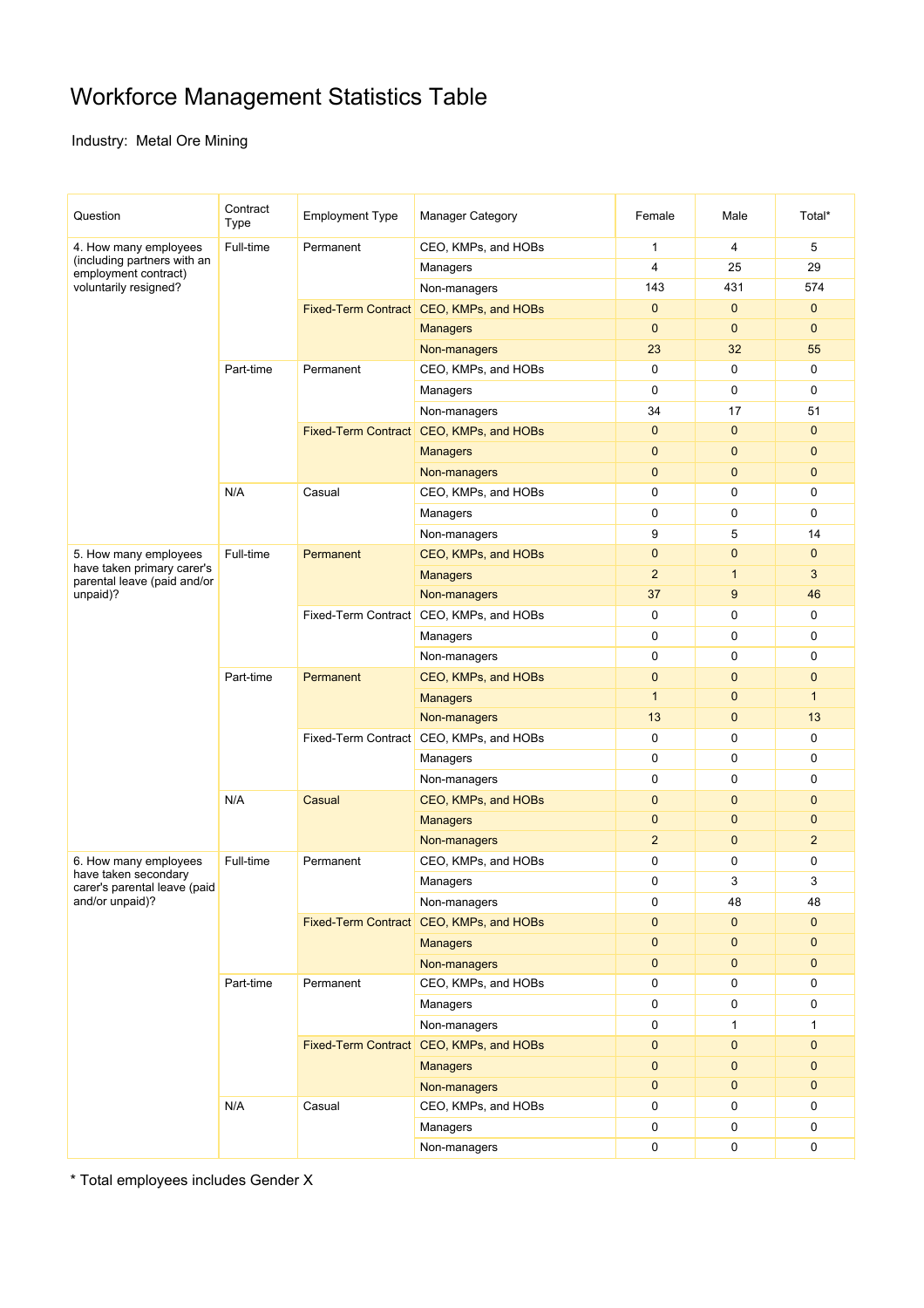# Workforce Management Statistics Table

### Industry: Metal Ore Mining

| Question                                                                                                                                     | Contract<br>Type | <b>Employment Type</b> | Manager Category                        | Female           | Male      | Total*           |           |
|----------------------------------------------------------------------------------------------------------------------------------------------|------------------|------------------------|-----------------------------------------|------------------|-----------|------------------|-----------|
| 7. How many employees<br>ceased employment before<br>returning to work from<br>parental leave, regardless<br>of when the leave<br>commenced? | Full-time        | Permanent              | CEO, KMPs, and HOBs                     | 0                | $\pmb{0}$ | $\pmb{0}$        |           |
|                                                                                                                                              |                  |                        | Managers                                |                  | 0         | $\pmb{0}$        | $\pmb{0}$ |
|                                                                                                                                              |                  |                        | Non-managers                            | $\boldsymbol{7}$ | $\pmb{0}$ | $\boldsymbol{7}$ |           |
|                                                                                                                                              |                  |                        | Fixed-Term Contract CEO, KMPs, and HOBs | $\pmb{0}$        | $\pmb{0}$ | $\pmb{0}$        |           |
|                                                                                                                                              |                  |                        | <b>Managers</b>                         | $\pmb{0}$        | $\pmb{0}$ | $\pmb{0}$        |           |
|                                                                                                                                              |                  |                        | Non-managers                            | $\pmb{0}$        | $\pmb{0}$ | $\pmb{0}$        |           |
|                                                                                                                                              | Part-time        | Permanent              | CEO, KMPs, and HOBs                     | $\pmb{0}$        | $\pmb{0}$ | $\pmb{0}$        |           |
|                                                                                                                                              |                  |                        | Managers                                | $\pmb{0}$        | $\pmb{0}$ | $\pmb{0}$        |           |
|                                                                                                                                              |                  |                        | Non-managers                            | $\Omega$         | $\Omega$  | $\Omega$         |           |
|                                                                                                                                              |                  |                        | Fixed-Term Contract CEO, KMPs, and HOBs | $\pmb{0}$        | $\pmb{0}$ | $\pmb{0}$        |           |
|                                                                                                                                              |                  |                        |                                         | Managers         | $\pmb{0}$ | $\pmb{0}$        | $\pmb{0}$ |
|                                                                                                                                              |                  |                        | Non-managers                            | $\pmb{0}$        | $\pmb{0}$ | $\pmb{0}$        |           |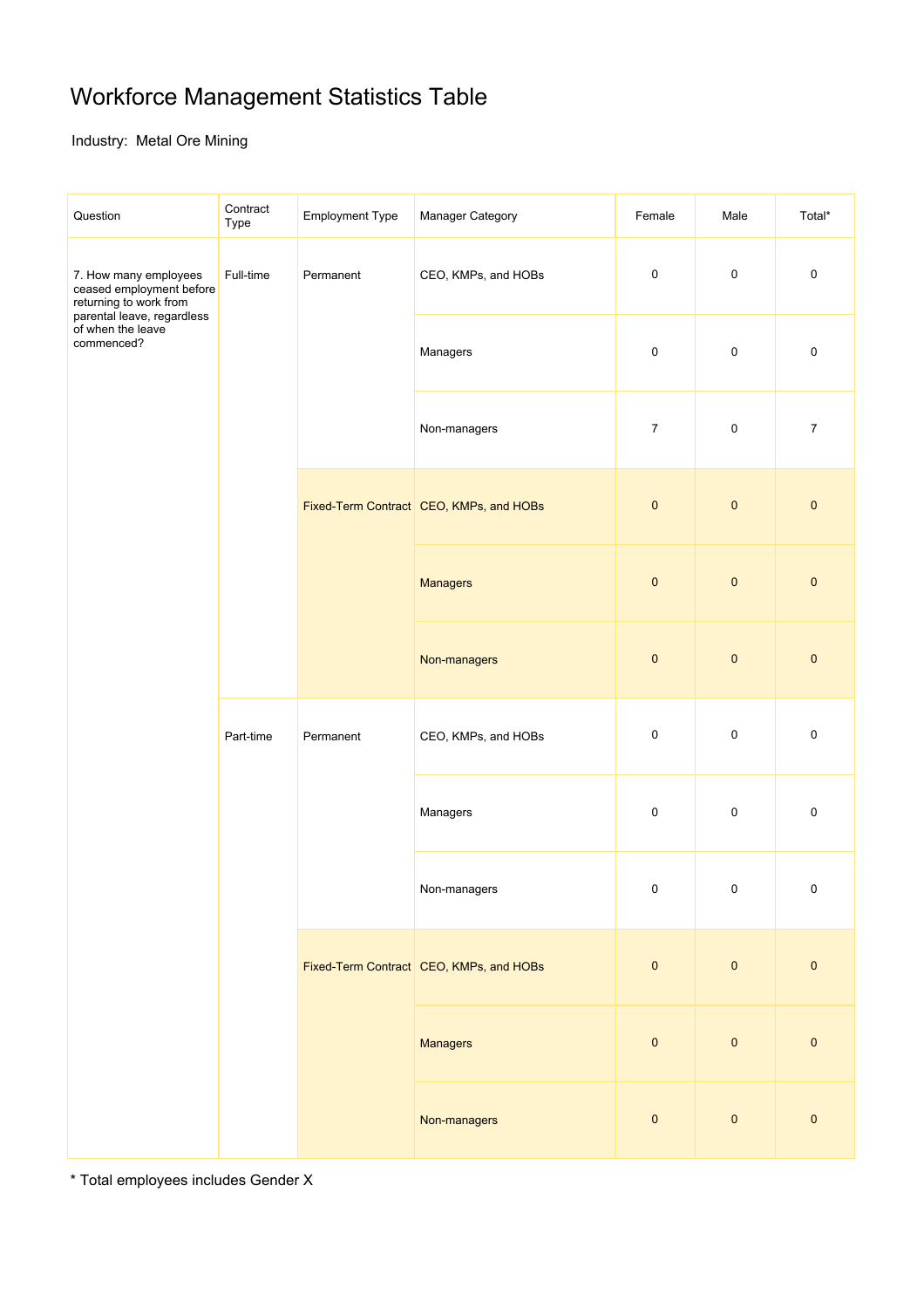## Workplace Profile Table

Industry: Metal Ore Mining

|                                                  |                     | No. of employees        |                | Number of apprentices and<br>graduates (combined) |                     | Total<br>employees** |
|--------------------------------------------------|---------------------|-------------------------|----------------|---------------------------------------------------|---------------------|----------------------|
| Occupational category*                           | Employment status   | $\mathsf F$             | M              | F                                                 | M                   |                      |
| Managers                                         | Full-time permanent | 34                      | 155            | 0                                                 | 0                   | 189                  |
|                                                  | Part-time permanent | $\overline{\mathbf{4}}$ | $\pmb{0}$      | $\mathbf 0$                                       | $\mathbf 0$         | $\overline{4}$       |
| Professionals                                    | Full-time permanent | 123                     | 357            | 14                                                | 55                  | 549                  |
|                                                  | Full-time contract  | $\,6\,$                 | 10             | $\mathbf{3}$                                      | $\bf 8$             | 27                   |
|                                                  | Part-time permanent | 25                      | $\mathbf 2$    | $\pmb{0}$                                         | $\pmb{0}$           | 27                   |
|                                                  | Casual              | 11                      | 42             | $\pmb{0}$                                         | $\pmb{0}$           | 53                   |
| <b>Technicians And Trades</b><br>Workers         | Full-time permanent | 92                      | 635            | $\overline{c}$                                    | 10                  | 739                  |
|                                                  | Full-time contract  | $\boldsymbol{6}$        | 23             | 5                                                 | 34                  | 68                   |
|                                                  | Part-time permanent | 8                       | 0              | $\pmb{0}$                                         | 0                   | 8                    |
|                                                  | Casual              | $\mathbf{1}$            | $\overline{2}$ | $\pmb{0}$                                         | $\pmb{0}$           | 3                    |
| <b>Community And Personal</b><br>Service Workers | Full-time permanent | $\overline{2}$          | 8              | $\pmb{0}$                                         | 0                   | 10                   |
| <b>Clerical And Administrative</b><br>Workers    | Full-time permanent | 77                      | 37             | $\pmb{0}$                                         | $\pmb{0}$           | 114                  |
|                                                  | Full-time contract  | $\overline{7}$          | $\pmb{0}$      | 0                                                 | $\pmb{0}$           | $\overline{7}$       |
|                                                  | Part-time permanent | 15                      | $\mathbf 0$    | $\pmb{0}$                                         | $\pmb{0}$           | 15                   |
|                                                  | Casual              | 1                       | $\pmb{0}$      | $\pmb{0}$                                         | 0                   | $\mathbf{1}$         |
| Machinery Operators And<br><b>Drivers</b>        | Full-time permanent | 180                     | 524            | $\pmb{0}$                                         | $\pmb{0}$           | 704                  |
|                                                  | Full-time contract  | 51                      | 58             | $\pmb{0}$                                         | $\mathsf{O}\xspace$ | 109                  |
|                                                  | Part-time permanent | $10$                    | $\pmb{0}$      | $\pmb{0}$                                         | $\pmb{0}$           | $10$                 |
|                                                  | Part-time contract  | $\mathbf{1}$            | $\mathsf 0$    | $\pmb{0}$                                         | $\mathsf 0$         | $\mathbf{1}$         |
|                                                  | Casual              | 11                      | $\mathbf{3}$   | $\pmb{0}$                                         | $\pmb{0}$           | 14                   |
| Labourers                                        | Full-time permanent | $\sqrt{3}$              | 36             | $\pmb{0}$                                         | $\mathsf{O}\xspace$ | 39                   |
|                                                  | Full-time contract  | $\overline{2}$          | $\pmb{0}$      | $\pmb{0}$                                         | $\pmb{0}$           | $\overline{2}$       |
|                                                  | Part-time permanent | $\mathbf{1}$            | $\mathbf{1}$   | $\pmb{0}$                                         | $\pmb{0}$           | $\overline{c}$       |

\* Categorised using ANZSCO major group codes (this means Professionals who are also Managers are categorised as Professionals)